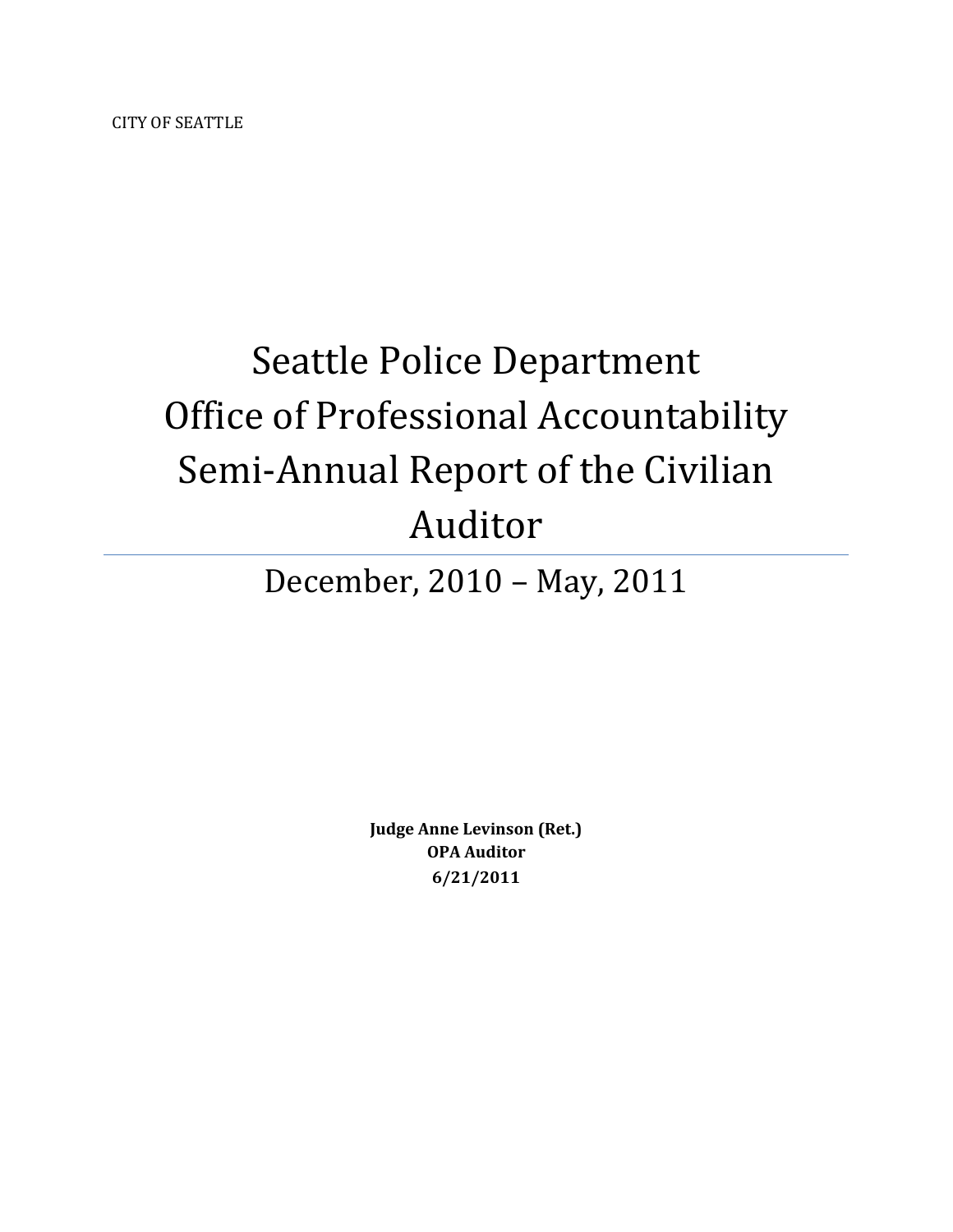#### Mission & Structure

To help ensure accountability, deter misconduct and enhance public confidence and trust in the police, Seattle has a three-pronged citizen oversight system (Office of Professional Accountability with a civilian Director, civilian Auditor, and Review Board). In my first semi-annual report, I described Seattle's police accountability and civilian review structure and the way in which complaints are classified. For those not familiar with Seattle's police accountability system, the roles that the OPA Director and Review Board each play, or what happens when a complaint is made, my initial report can be found on line at [OPA Auditor July-Nov. 2010 report.](http://www.seattle.gov/police/OPA/docs/AuditorReport_July_November_2010.pdf.)

#### Introduction

The OPA Auditor is an outside advisor to the City on issues of police accountability, providing independent civilian oversight so that the community can have greater trust that the police are operating with legitimacy and integrity. In this context, the term "auditor" refers both to the role as an outside reviewer of all files related to complaints of police misconduct and to the role of critically appraising policies, procedures and practices.

Since civilian oversight was first instituted in Seattle in 1992, there have been four Auditors. Three of us were former judges and one was a former federal prosecutor. The Auditor is required by ordinance to assure that all internal investigations are fair, thorough and objective through contemporaneous review of investigative files. If the Auditor believes that a case warrants further investigation, she may direct it. Together with the OPA Director, she reviews every complaint at the intake stage to make sure it is correctly classified as to whether the matter has already been addressed, should be referred to the named employee's supervisor for handling, or requires a full investigation, and whether all appropriate allegations have been included.

The Auditor is also required to issue a public report twice per year, summarizing the number of misconduct complaints and investigations reviewed; her suggestions for reclassifications of complaints, changes to allegations and requests for additional investigations to be conducted; identification of issues, problems and trends noted as a result of her reviews; recommendations for additional officer training, including any specialized training for OPA investigators; any recommendations for policy or procedural changes; any findings from audits of OPA records or the OPA Director's reports; and any additional activities undertaken during the reporting period.

This report covers the period from December, 2010 through the end of May, 2011. Cases that are still open will not be discussed other than in a generalized way in regard to policy, training or other systemic recommendations which may have arisen from them. Statistical reports summarizing the number of complaints, the allegations made and the outcomes are issued by the OPA Director monthly and then wrapped into an annual report that is published each spring covering the previous calendar year. The most recent statistical reports issued by the Director can be found at [OPA statistical reports.](http://www.seattle.gov/police/OPA/Publications.htm)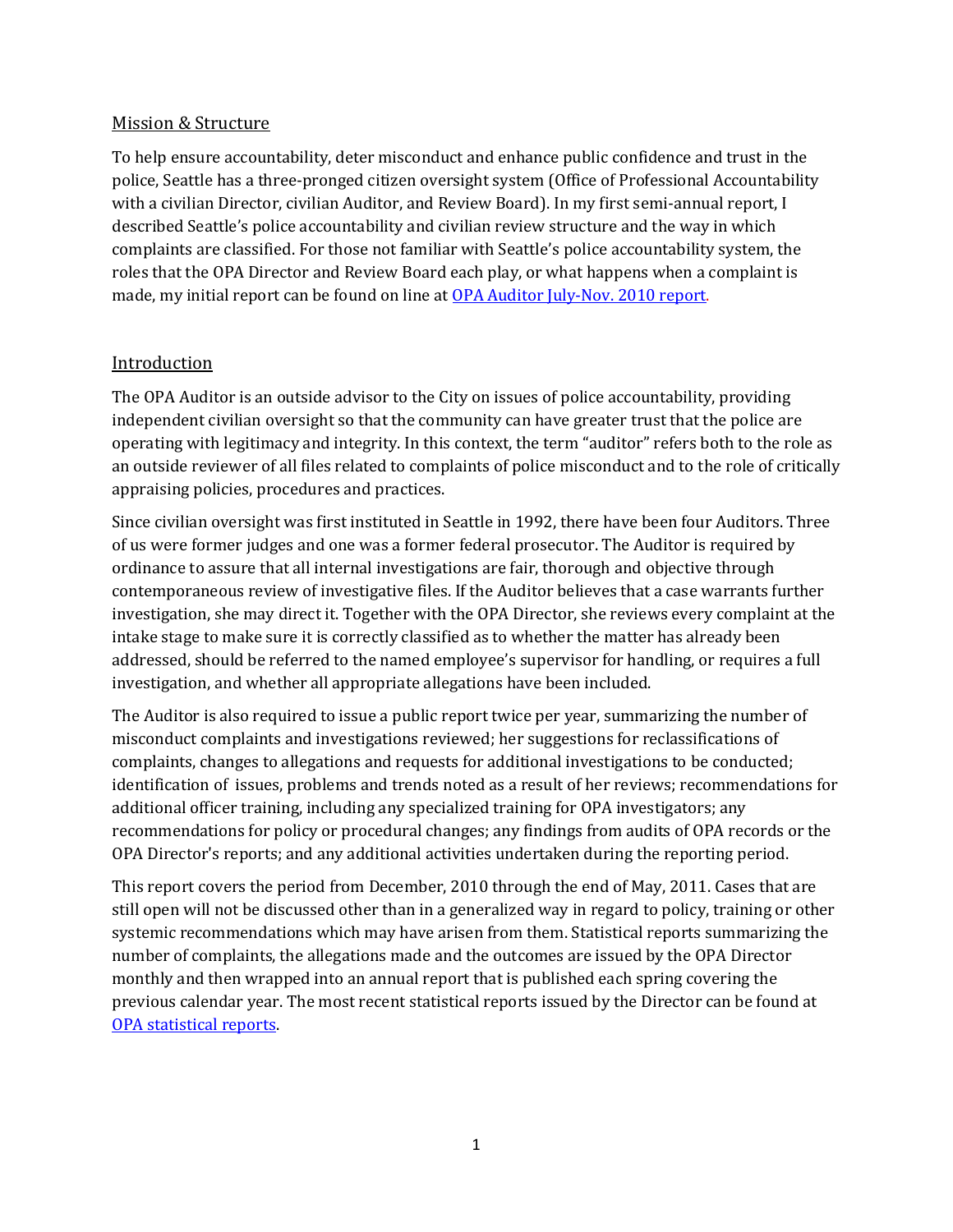#### Issues and Trends

Seattle, as with many cities across the country, has in recent months experienced a great deal of dissonance between the police and some parts of the community it serves due to a series of incidents involving use of force. Seattle's crime rate is lower and cases are being successfully closed, yet day-to-day policing on the street in today's environment brings with it new challenges and pressures that go beyond the traditional metrics of crime rates and response times. Many aspects of policing are often beyond the control of the Department but nonetheless require it to make significant adaptations. Among the changes we are experiencing here in Seattle are such things as:

- changing societal norms and values on what constitutes appropriate use of force, which can result in the Department finding itself in conflict with the community it serves;
- increased threats to officer safety;
- limited resources that have not kept pace with citizen needs, both in terms of providing a social safety net to those with untreated mental illness or other human service needs and to permit preferred levels of hiring and training of officers;
- new technologies such as cameras, videos and social networking resulting in real-time, wide dispersal of interactions in a visually dynamic way;
- demographic shifts requiring a greater understanding of cultural differences;
- generational differences leading to younger officers who may be less skilled in interpersonal interactions;
- social acceptance of issues where the law has not yet changed, where federal, state and local law may not be in harmony or where the public policy is unclear (e.g., marijuana or jaywalking), sometimes leaving officers in untenable positions with regard to enforcement actions; and
- the trade-offs of privacy protections vs. transparency, in the midst of a fluid landscape with regard to public disclosure laws.

These are just a few of the areas that provide the backdrop as we assess how officers are performing their jobs.

Added to these challenges are frustrations by the public that the various disciplinary mechanisms can take a long time to work and are difficult to understand; that once a disciplinary decision is made, it can be overturned as a result of an even less accessible and understandable appeals process; that the criminal charging process is based on the predicate that an officer is not required to make 'the best' decision, only a decision that comports with law (permissible, not necessarily preferred); and that policymakers and command staff often do not have the authority to implement improvements or innovations without paying something for them at the bargaining table. Below I have made recommendations to address some of the challenges within the Department's control.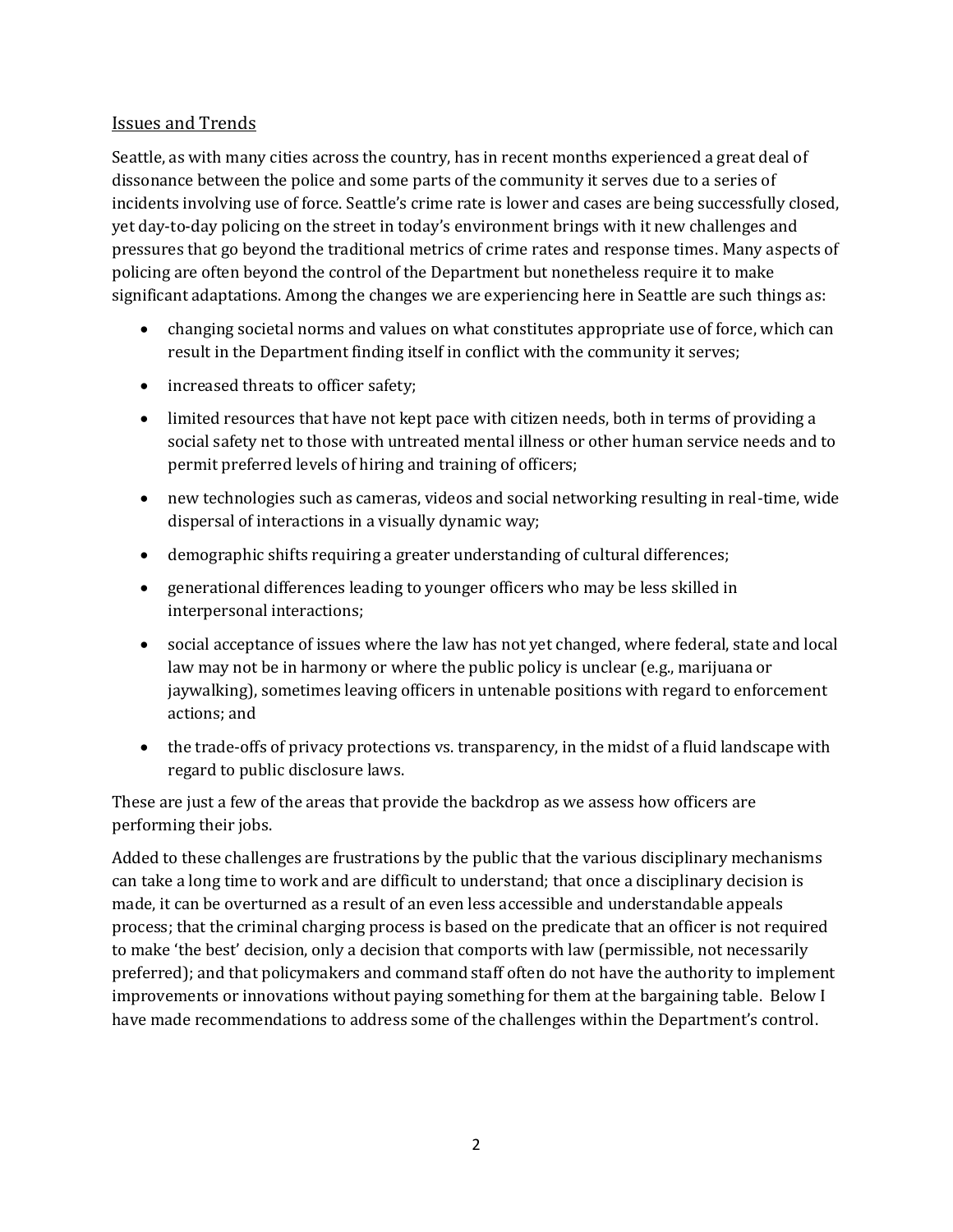# Policy, Procedure and Training Recommendations

In my first semi-annual report, I made a number of recommendations. So that the Mayor, Council and public do not have to go back and look through past reports to keep track of the status of past recommendations, I will note the progress made on past recommendations as well as make new recommendations in each reporting period.

# *Unity of Command and Supervisory Responsibility*

Two of the most important changes the Department can make to improve performance are to return to the unity of command approach to shift assignments and to provide clear expectations of responsibilities to sergeants, with concomitant tools and training. Several years ago, as part of the move toward neighborhood policing, the Department changed shift assignments. Traditionally a precinct would have assigned squads with a floating relief squad that filled in for each other squad on their days off. This meant that sergeants and lieutenants were working together with their officers regularly. In contrast, the change to the use of what is referred to as "in-squad relief", has led to officers often finding themselves with other sergeants (akin to substitute teachers), resulting in less continuity of supervision and sergeants with less direct responsibility for a particular squad. That, combined with more officers in single-officer cars, a third of the force having less than three years experience, and perceived contractual constraints on use of In-Car Video by supervisors to mentor and coach officers (so that even if they were not on duty at the same time they could sit down later in the week and watch ICV with the officer to suggest areas for improvement), led to a number of performance and cultural expectation issues in recent years.

I was pleased to see a message from the Chief earlier this month to all officers that the Department will be addressing the unity of command issue. Additionally, it would be helpful for the Department to look for other ways for newer officers to be less isolated and receive more mentoring, such as an additional rotation with a Field Training Officer (FTO) or appointing certain supervisors as 'exemplars' for groups of newer officers.

The Department has also begun an effort to clarify expectations and improve training for sergeants, but the work here has only just started. Sergeants are the ones who are trusted to lead, mentor and train their subordinate officers. The Department needs to be clear with sergeants exactly what their responsibilities are (as opposed to the Lieutenants'), for what they will be held accountable, and how success is measured. A new sergeants training was to occur in early 2011. It recently started, with a goal of all sergeants having additional training by October.

Based on complaints received by OPA, 2011 and 2012 training for sergeants should include, among other things, how to best address problems they may see in officer performance; the process for supervisory review of use of force, including reporting; appropriate communication techniques (sometimes referred to as de-escalation strategies), including procedural justice or LEED principles (see below); best practices with regard to In-Car Video; search & seizure protocols; how to review incident reports to help officers make sure their reports have sufficient detail and are accurate; and the importance of reminding officers of their responsibility to identify themselves. It would also be good for the Chief and other senior leadership to do some more "ride alongs" with sergeants to observe their on-the-job performance first-hand as part of this focus on first-line supervisors.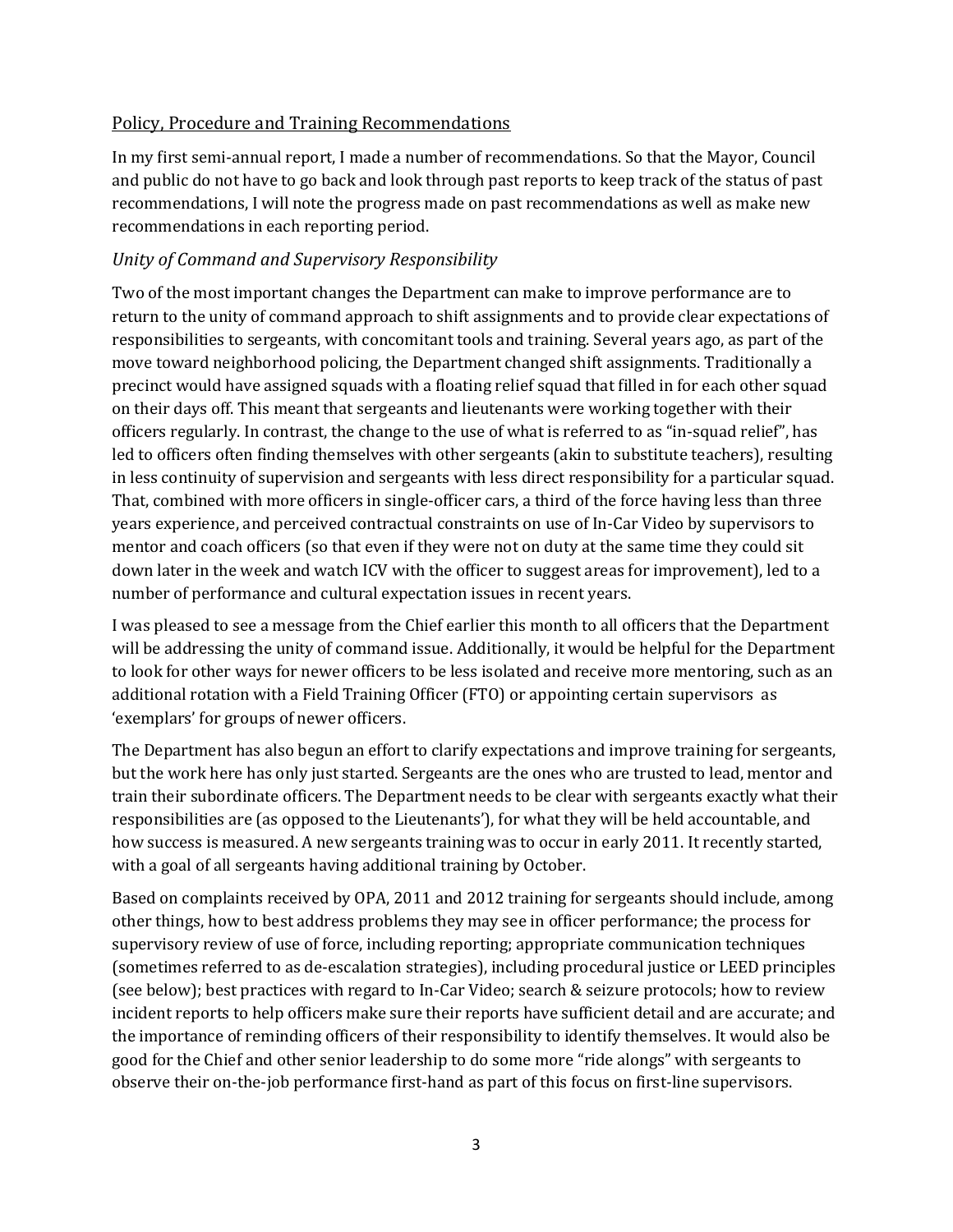#### *Use of Force Policy and Reporting*

Incidents over the last year have reinforced the importance of reviewing the Department's Use of Force policy, related training and reporting. The U.S. Department of Justice will be advising the Department on this topic, so I will limit my recommendations to reiterating the importance of policies and training that are consistent with community norms and values, the importance of ensuring that general offense reports and use of force reports are consistent and an accurate reflection of what transpired, and the value of an internal audit of certain types of cases (e.g., obstruction) to see if there is an issue with regard to under-reporting use of force as some in the community believe to be the case.

### *Hiring and Training*

In my review of training I was impressed with the expertise and seriousness of purpose of personnel in the training section. I spent time observing each component of the Street Skills curriculum, the CIT training, the Perspective in Profiling training and meeting with training personnel to understand how they monitor and mentor new recruits through their four and a half months at the Basic Law Enforcement Academy (BLEA) and then conduct post-BLEA training and rotations with field training officers (FTO). Training staff are continually scanning the landscape to make sure training stays current as best practices in policing evolve.

They also strive to modify training each year based on incidents that occur here or elsewhere. Recent threats to officers or shootings of officers often provide a window into additional factors to take into consideration. Another change was made to post-BLEA and FTO, which used to run separately. An officer would complete the time at the Academy, then do five and a half weeks of post-BLEA training, then do rotations with field training officers, followed by field training check off, and then a probationary period of up to seven months. Recognizing that people tend to retain information better if they can relate it to actual experience, the training staff moved from this traditional model to instead intersperse field training with the additional post-BLEA curriculum, so that now new recruits do a 15-day rotation of post-BLEA, followed by a field training rotation, then two more cycles each of five more days of post-BLEA curriculum followed by another field training rotation. Each of these periods include daily observation reports to make sure all the various trainers are in communication about any issues and need for remedial training for any individual recruit.

I do have several concerns related to how the Department leadership is addressing training. First, I would like to see a greater sense of urgency in moving forward with changes in training. A variety of commitments have been made, but implementation has been slow. It is good to see the Department partnering with the King County Sheriff's Office and the Washington State Criminal Justice Training Commission to develop training at the Academy for new officers focused on promoting dignified and respectful treatment of citizens. But the curriculum for this "Justice Based Policing" or "LEED" (standing for listen and explain with equity and dignity) training which stresses respect and listening skills, emphasizing use of verbal tactics as an alternative to use of force, has yet to be written. Once written, it still has to be approved by Commissioners.

Based on some of the challenges seen with newer officers, it would be good for Academy training to not only have a 'checklist' approach to ensuring officers know what steps are required and what the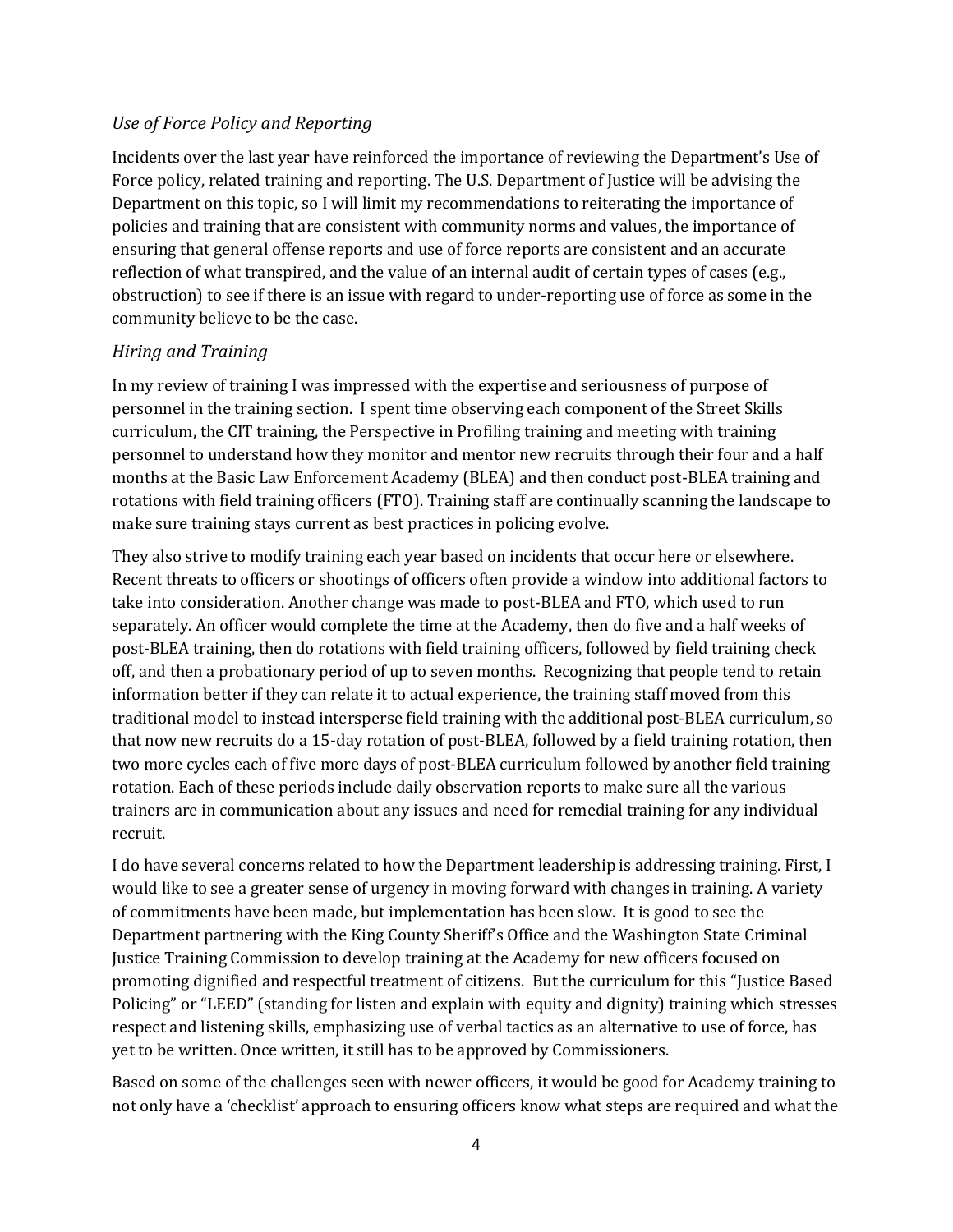law is, but also, among other things, how to think through options and plan several steps ahead; what it means to communicate effectively as part of a team; how and when to take time as opposed to rushing in; and a less rote approach to the assessment of so-called "pre-attack indicators".

There has also been delay in developing and implementing the classroom curriculum component of this year's Street Skills. And work is still underway with regard to improving the availability of online training and short roll call scenario training. There was initial inquiry into possible trainings about interactions with adolescents, in particular how brain development impacts their behavior, but due to cost that has not proceeded. The Department's partnership with the Federal Government on training that focuses on 'exemplars' is still a work in progress. Recognizing that there have been budget cuts, that the Academy is not run by the Department, and that there have been many competing demands, such as the Department of Justice review, some delay is understandable, but it would be helpful for the Department leadership to clearly articulate externally the "deliverable date" of various new trainings in development and the schedule for then conducting these trainings.

A few suggestions I have made during this reporting period related to training don't require additional resources. I encouraged command staff to attend at least part of each year's new trainings (e.g. Street Skills) so that they would have a good handle on what is being taught. They could, for example, get a one-hour overview before officers start cycling through a new block of training. My view on this is that whoever is going to be reviewing possible discipline for officers who are alleged to be acting contrary to training should be as familiar as possible with what current training practices are. A directive recently went out requiring command level participation.

A critically important component to improving policing is understanding why some police officers are more effective than others, identifying and recognizing their excellence, and helping other officers learn from them. For this reason I would like to see more use of officers with great skills utilized as exemplars for others. As noted above, the Department is in discussions with the Defense Advanced Research Projects Agency (DARPA) about a possible partnership for this kind of approach. I would also like to see a way for institutional knowledge of more senior personnel to be shared prior to retirement, particularly given the large number of sworn personnel expected to retire over the next few years.

Two other tools that can help improve performance are the creation of an on-line database of exemplary General Offense Reports, search warrants requests, and other frequently used documents for easy access by officers at the precincts and a return to providing hard copy notebooks in the cars, as used to exist prior to the shift to an electronic version, to make it easier for officers in the field to look up most frequently used ordinances, laws and procedures.

As with any organization, performance effectiveness is improved with mechanisms that encourage continuous information-sharing. In the Police Department, that means whenever possible improving communication channels among those who have the opportunity to observe officer performance in order to inform adjustments to hiring, promotion or training highlighted as a result of a particular case or incident, or from supervisory review of interactions. For example, hiring or testing criteria should be changed to take into account problems that we have seen with socialemotional intelligence (knowledge of self, others, effective communications, an ability to see shades of gray, a broad capacity for tolerance and empathy). Recruiting and hiring should be improved by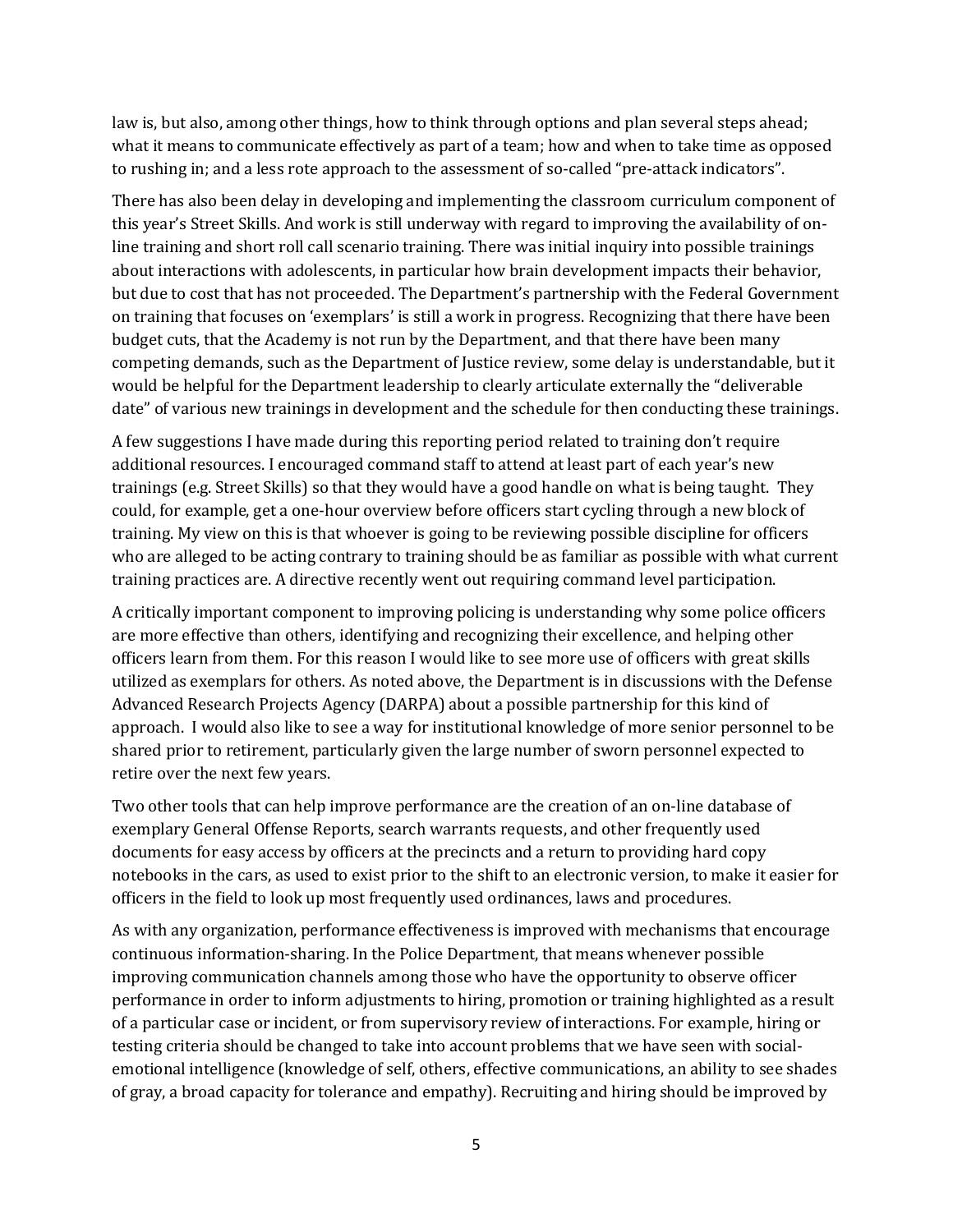tracking those who don't do well at the Academy, field training, at any point during probation, or have red flags in the Early Intervention System (EIS). Information should be shared from an officer's BLEA training personnel, FTO, supervisor, in-service trainer to an officer's sergeant or precinct leadership. 'Post-incident reviews' should happen at a precinct after an internal investigation is completed to assess whether flags were missed or some other precinct-wide information or roll call training might be of help. Criminal cases against the City or officers and problems that OPA spots should inform Department-wide training on a regular basis as well.

Lastly, with regard to hiring, an ongoing challenge for every police department is the ebb and flow of hiring based on year-to-year budget directives, coupled with the need to plan ahead for retirement patterns. There is a great deal of value in having balance in a police department in terms of tenure – personnel with more years on the job have valuable experience and insights that only years on the job can provide. New officers require supervision and mentoring. Too many retirements in a short period of time or too many new officers coming onto the force at the same time creates an imbalance that is less than ideal. In addition, recruiting and qualifying too many new officer candidates at one time can diminish both the quality of the hiring pool and training staff's ability to coach and mentor them through the Academy and their probationary period. I would encourage policymakers to look for ways to set aside a fund that would allow for the Department to hire a consistent number of new officers annually, to get ahead of the future bowwave of retirements.

#### *Public Disclosure*

Another issue that has become more challenging in recent years, and when not done well can really impact the Department's credibility, is the issue of Public Disclosure. There is increased demand for, and heightened public interest in, Department investigative files, videos and other information. The apparent inconsistency between the current Guild contract and the requirements of the Public Records Act (PRA) with regard to what information related to internal investigations can or must be released is the subject of ongoing litigation. State and Federal Court decisions may differ as to the obligation to disclose open files and release names of officers who have been the subject of complaints. Discovery requests during criminal or civil trials add another layer of complexity. There are competing values of employee privacy vs. accountability and transparency to the public. Whenever it appears that the Department is not being responsive and open in its informationsharing, it hurts the credibility of the Department. Often the Department is making a good faith effort to do what it thinks it is required by law or contract to do. A dedicated effort to enhance the Department's handling of public records requests should be a priority.

### *In-Car and On-Person Video Cameras*

The increasing use of In-Car Video (ICV) systems and citizens recording encounters with police is a significant trend impacting police accountability. ICV systems have been around for some time and several jurisdictions have moved ahead to the next generation of video recording devices such as a tiny, high-quality wearable camera that rests on the ear, much like a wireless cell phone headset, or a camera mounted on other parts of an officer's uniform or equipment. There are differences of opinion about privacy concerns for video-taping of citizens, particularly in their homes. There is also concern that Washington law may not permit recording of private conversations, whether in a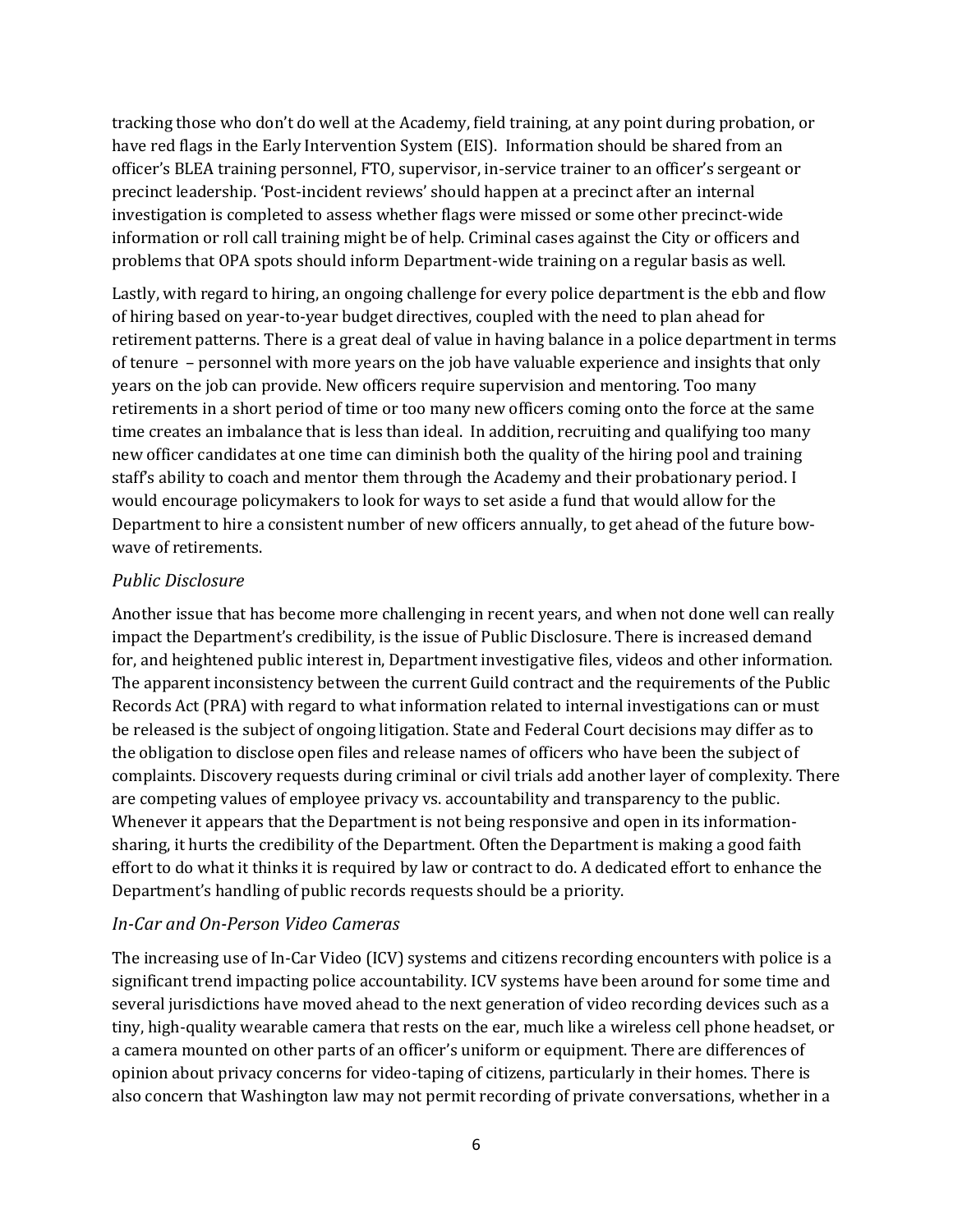public or private location, without first obtaining two-party consent. There is currently a specific exemption in Washington law for ICV, but not one for on-person or so-called "body cameras". Nevertheless, the benefits of video make it imperative that the Department quickly correct a variety of issues with the ICV system to make its use more comprehensive and helpful for officers and citizens alike, as well as move forward with use of on-person video cameras as other jurisdictions have done. A pilot focused on traffic patrol would ameliorate concerns related to being in homes.

The goal of the Department's ICV work in 2011 should be to: 1) maximize effective use of ICV so that it provides useful evidence as frequently as possible; 2) ensure timely and appropriate production of ICV in response to requests by OPA, the public disclosure unit, and prosecutors, and pursuant to litigation discovery; and 3) address ICV issues to allow for a pilot project for on-person cameras to proceed successfully.

2010 and 2011 cases to-date reviewed by the OPA Director and Auditor, along with further discussion and observation with the SPD video unit staff, have highlighted several obstacles to department-wide best practices use of ICV: Not all officers are trained in use of ICV; some Field Training Officers are not yet trained and so are not training new officers during their initial months of post-academy training; Sergeants may not have sufficient training or may not have been given direction by command to check on, mentor and give direction to officers with regard to best ICV practice to ensure it occurs and is done correctly; training has been cut from two days to four hours, so officers may not be getting all the essential elements of training (e.g., entering data on the screen, angle of cameras, audio recording outside the vehicle, disabling the light and tones for safety.)

With regard to policy, the ICV policy may be interpreted differently by different commanders and officers, particularly in regard to what State law allows if video of the interaction is not within view of the camera, but audio could be used. To some, the policy appears to say that officers will use it at all times, but then also appears to say they are not to use it when the subject matter would not be within camera range. Also the policy states audio and video must operate simultaneously, but that is unclear in certain situations and perhaps is written more conservatively than State law requires.

Department policy requires officers to record incidents whenever it is reasonable and practical to do so. Some officers state that they do not activate their ICV systems because of the nature of the incident – that the incident requires their immediate attention, thus negating the requirement to record. The policy may be unclear in this regard as well. Other officers partner with the Department of Corrections (DOC), and their DOC vehicles are not necessarily ICV-equipped. The expectation is that under SPD policy, SPD officers should be making every effort to use the ICV system to document all citizen contacts and thus should not use DOC vehicles for citizen interactions.

There are also some equipment and technical issues, including the fact that not all SPD vehicles have ICV, there may not be a clear, frequent and understood schedule across the precincts for repair of equipment that is malfunctioning, wireless uploading at precincts has some glitches, and microphones need to be charged. The Department has done a sample audit of ICV issues but now needs to set deadlines, clarify expectations of officers and sergeants, and implement improvements.

I have been pleased to see the Department move forward with a recommendation from my initial report that supervisors, command and training personnel use video as a teaching tool for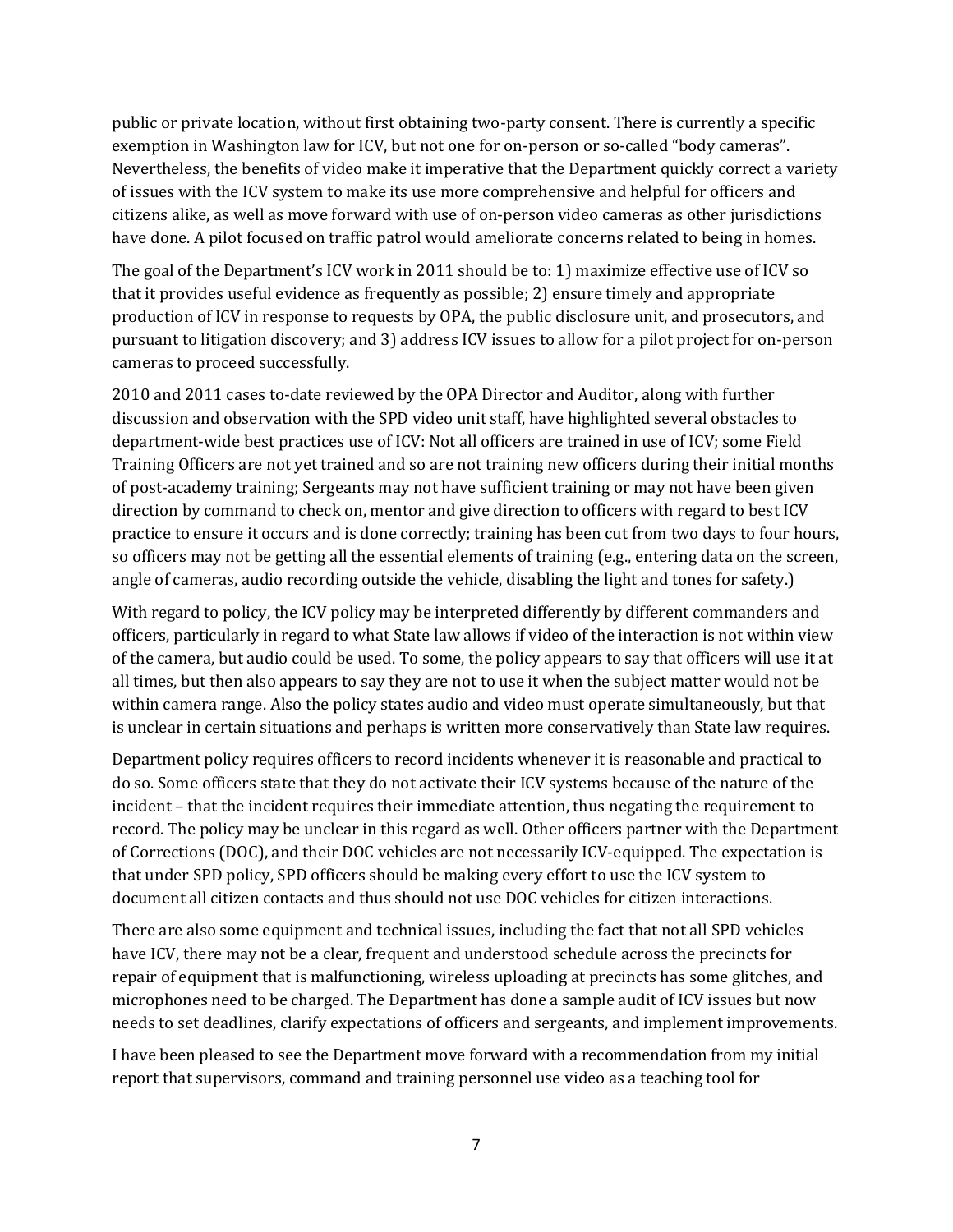mentoring, providing feedback, roll-call training, department-wide training and highlighting exemplary performance.

# *Complaint Classification and Findings System*

One of my initial observations during my first quarter as OPA Auditor was that the classifications of complaints (deciding how a complaint is to be addressed) and the findings (results of investigations) were somewhat confusing and did not further the goals of transparency and understandability. I recommended that we focus in 2011 on ways to reduce the number and clarify the definitions. This work has been the subject of a work group with the Director, the Auditor and representatives of the Review Board during the first half of the year.

As I mentioned in my initial report, OPA does a very thorough job of documenting and addressing each complaint of possible misconduct, no matter how minor. In terms of public trust, this is an important element of Seattle's system. No complaint is ignored or deemed unworthy of attention. No complainant is denied an opportunity to be heard, regardless of criminal record, past complaint history or nature of the allegation. Complaints may be filed in person, by telephone, by mail, by email or via the online form on the website. They may be filed anonymously or with the help of a third party. One aspect of the Auditor's role is to ensure that complaints are received and assessed fairly and impartially. This classification review provides the first step in accountability – no decision about how a complaint is to be addressed is made without review by two civilians: the Director and the Auditor.

One reason for civilian oversight of the classification and referral system is to help ensure each allegation is understood and handled properly. Sometimes there are issues in play that were not expressly called out by the complainant or interview, or articulated in a way that allows for easy identification, but that we need to make sure are addressed. Another reason for review is to triage all complaints so that resources are directed appropriately, the objective being that the most expertise and time is then focused on the most significant investigations, while still being responsive and timely with regard to more minor complaints.

An equally important reason that all complaints, no matter how minor, are reviewed by both the Director and Auditor is so that trends or issues needing attention by the Command staff or at the precinct level are captured. For example, there may be several complaints where citizens feel officers are being rude, and only by seeing the totality of them can we discern whether certain officers are acting unprofessionally and need individualized attention, whether there is confusion about the Department's protocol for certain situations or whether a certain shift or precinct is at issue. The cumulative nature of complaints, as well as individual complaints, provides important information for improvements in performance.

One of the weaknesses of the current system (in addition to the number of classifications and the somewhat confusing nature of the distinctions among them) has been that for some complaints that come in directly to the precinct, often a supervisor could quickly address them, but instead forwards them to OPA if the complaint has the potential for being considered misconduct. If the possible misconduct involves issues such as use of force, violations of law, biased policing, honesty, officers with multiple complaints, or allegations requiring more complex investigations, referral to OPA is without question necessary. However, other issues such as lack of professionalism or failure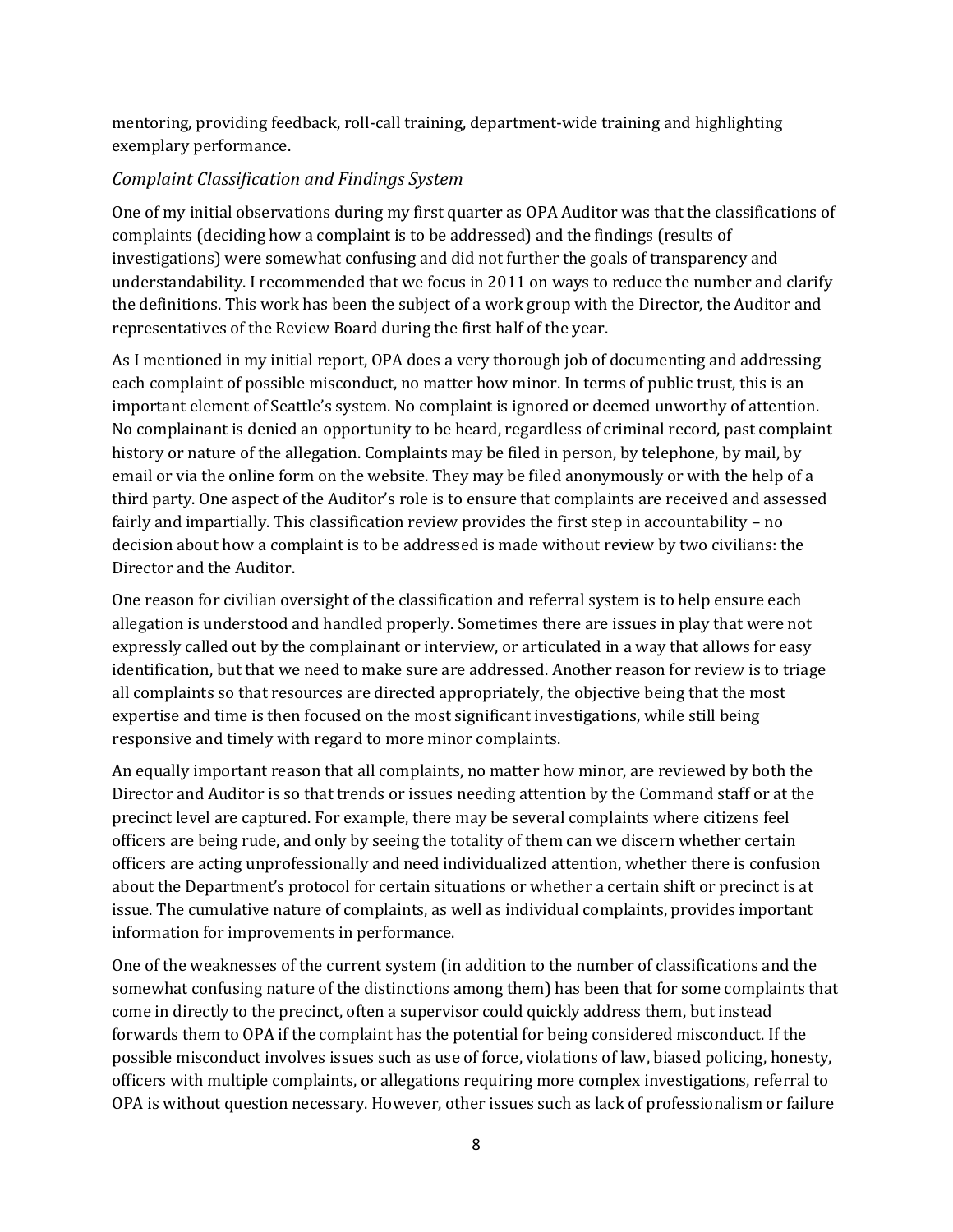to comply with certain regulations might in fact be handled more swiftly and responsively directly at the precinct or unit, with quick follow up to the citizen and the officer rather than a referral to OPA.

Referral and processing by OPA of these types of complaints necessarily adds to the time it takes to resolve the issues, as OPA takes in the complaint and then either directs it back out as a 'Supervisory Referral (SR)' or 'Preliminary Investigation Report (PIR)' or conducts an investigation that then results in a Supervisory Intervention. Thus, OPA involvement results in less timely intervention and means there are fewer OPA resources focused on the more significant allegations of misconduct. A key goal in re-tooling the classification system is whether these types of complaints can be handled directly, rather than referring them to OPA, while still preserving civilian oversight to ensure all allegations are taken seriously, accountability occurs, and problem trends are spotted.

Our work group completed its review earlier this month, and is recommending a bifurcation of complaints so that more minor complaints are handled directly by the supervisors or are referred out to the supervisors if they come into OPA, the number of classifications are reduced to two major categories and the number and names of findings are changed to improve understanding of outcomes. These system improvements will require the collaborative involvement of the OPA Director, Auditor and others in the Department to design and implement. In July, the work group will be briefing the City Council Public Safety & Education Committee on this 'classifications and findings' project.

# *Mediation*

Seattle was among the first jurisdictions to establish a mediation process as an alternative to traditional complaint processing, as a way to help both the complainant and the officer see things from the other's perspective. Those who have been through mediation – both complainants and officers – report satisfaction with the result. However, we are still not using mediation as frequently as we could. One reason for this is that, both the complainant and the officer have to agree to mediate. As I mentioned in my initial report, some officers won't do so unless they are at risk of discipline ("why bother") and some complainants won't participate because they have to give up the right to possible discipline if the mediation is not successful or they have other concerns. I recommended that we take another look at the barriers to more frequent use of mediation. This was not done in the first half of 2011, but the OPA Director has it on her work plan for the second half of the year and has asked the OPA Review Board to do some outreach to complainants to see if we can learn more as to why they have declined mediation as an option.

# *Secondary Employment*

Problems related to secondary employment (off-duty work for employers other than SPD) continue to be reflected in complaints. These issues are not always visible to the public but use up valuable time and resources to address. The Department would be well served to reduce the number of issues that arise from this context by centralizing and modernizing its secondary employment system.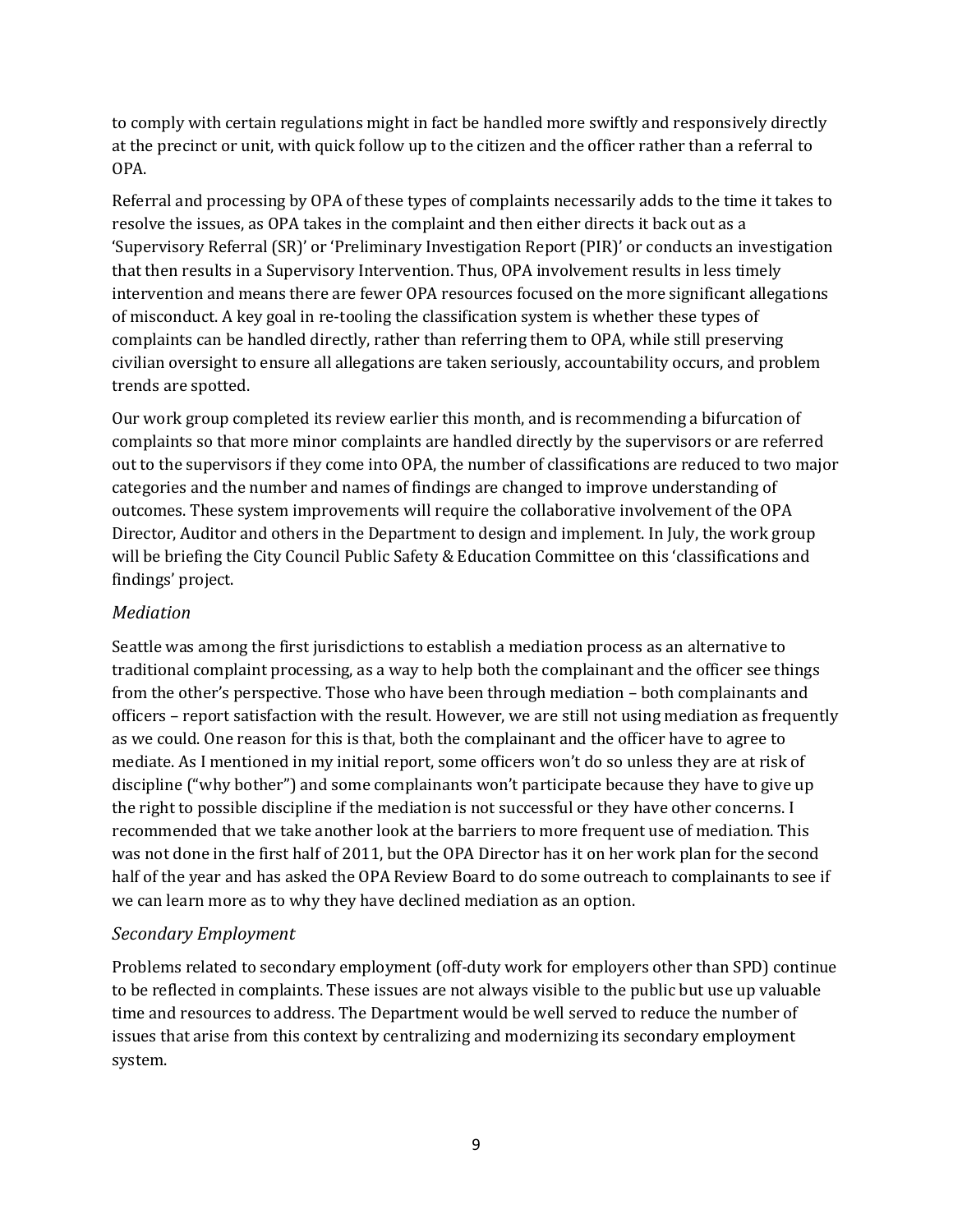# *Use of a Discipline Matrix*

Police officers at times feel discipline is arbitrary and isn't consistent or fair. Unless it is a highprofile case, few in the community are interested in the police disciplinary process so when discipline is imposed in a case about which they are paying attention, it is not always clear why certain discipline was or was not imposed (and the process is confidential). If the Department moves forward with the changes we have recommended which will result in more complaints being addressed directly at the precinct, a discipline matrix would be a good instrument to consider as a way to continue achieving consistency in discipline. Matrices specify the presumptive action to be taken for each type of misconduct and take into account an officer's previous disciplinary history as well as specific circumstances. As with sentencing guidelines, there is an inherent tension in balancing between fairness and consistency, allowing for appropriate discretion, and a need to have penalties revisited over time as organizational and community values change.

### *Unbiased Policing Policy*

The National Association for Civilian Oversight in Law Enforcement (NACOLE) noted that San Jose had updated its policy on Biased Policing to encompass a broader range of decision-making. The Department may want to compare and contrast to its current policy to consider whether the language used by San Jose would be helpful.

# *OPA Transparency and Accessibility*

Citizens everywhere find accountability systems difficult to access and to understand, and Seattle is no exception. Transparency improves confidence and trust in the police. It helps assure citizens that their complaints are taken seriously, investigated thoroughly in an unbiased fashion, and that officers who are found to have violated departmental policies are appropriately sanctioned or directed to improve performance through education-based discipline. Last fall, soon after I started, I made a number of recommendations to help improve transparency and accessibility. The most significant one - changing the classifications and findings system - was discussed above.

I also recommended overhauling the website to make information easier to find without having to know which part of the system is responsible for it or which report covers the topic, providing links for filing complaints to websites of agencies serving adolescents and communities of color, incorporating a way for complainants and officers to check the status of a complaint on line, much as a voter can check on the progress of her ballot on the elections web site, and posting a summary chart of recommendations implemented as a result of the accountability system. Given limited I.T. personnel with a number of competing demands, and a variety of City institutional barriers, none of these was implemented to date; work on the web site has recently begun.

A related recommendation from my initial report was to ascertain whether the software system used by OPA could be used in different ways to provide additional complaint tracking, reporting, analysis and management tools. In the first half of 2011, the OPA Director, an OPARB member and I collaborated on a project to examine whether different reports could be generated from the computerized case tracking system to more easily monitor case workflow and better identify the causes of any delay in the investigation process. We also worked on whether current reports such as the Director's annual and monthly reports could reach a broader audience if different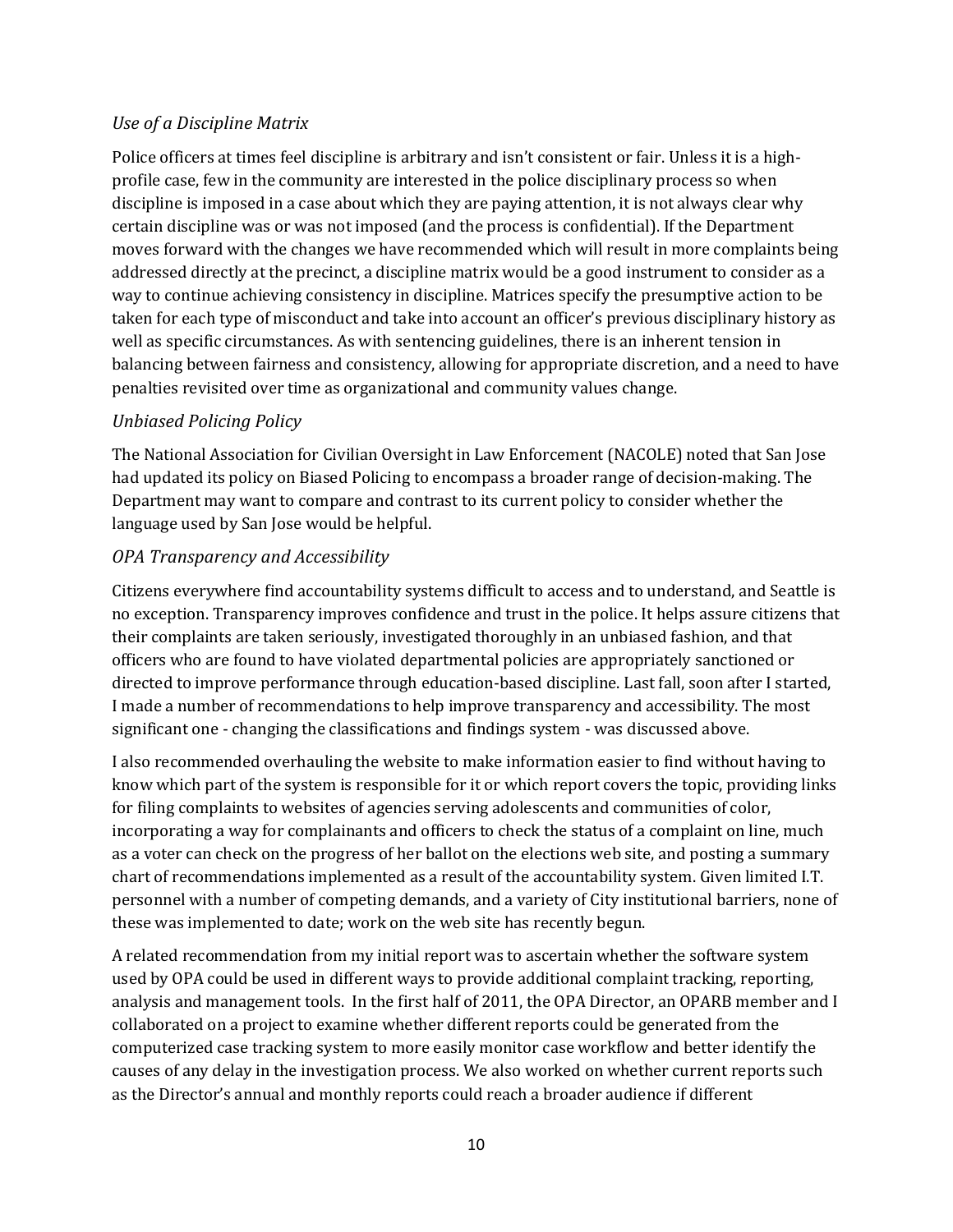approaches to presentation of information were used. The Director's 2010 annual report will reflect this improved transparency in reporting.

I was also interested in improvements to the data entry system to allow for easy-to-access reports to help spot trends and be able to more accurately assess certain parts of the system. For example, we changed the categories related to by whom, how and where a complaint was filed so we can more accurately track how the system is used. More work still needs to be done on this, such as how to best categorize a complainant when a friend, relative or advocate is actually filing the complaint on someone else's behalf. If the incident involved a homeless white female but the person who filed the complaint is an Asian male case worker, the system often does not have accurate information about the subject. Another improvement OPA can make is to change the coding so that it includes the nature of the underlying incident, not just the misconduct allegation (e.g., 'use of force –obstruction' or 'use of force – jaywalking').

Also recommended was an updated training manual for new OPA investigators, which is now in the process of being revised. Change was made as well to address another recommendation with regard to improving the timeliness of notice of final outcomes to the officers who are the subject of complaints. Some officers had raised the issue that they feel they are left in limbo by not hearing for months as to the result of a complaint after certification or disciplinary decision. Still on the list to do is a review of all the letters, complaint forms and other OPA-related materials to make sure they are as explanatory and helpful as possible to complainants, officers and the public.

### Complaint Review

 $\overline{\phantom{a}}$ 

In the period covered by this report, the Director and I reviewed 284 new complaints alleging misconduct. We agreed that 15 of them should be reclassified from the original classification recommendations (8 from PIR to SR; 2 from PIR to LI; 2 from PIR to IS; 2 from SR to IS; and 1 from IS to SR1). The final classification results were 109 as PIR, 65 as SR, 19 as LI and 90 as IS. One was administratively inactivated as a contact log. We recommended 28 for mediation. We also reviewed 397 inquiries that had been entered by staff into the OPA 'contact log', discussing a few that warranted some additional follow-up, but found none that needed to be reclassified as a complaint. OPA gets a significant number of contacts and inquiries that do not involve possible misconduct. The citizen is helped by OPA staff and the contact is noted in the log. A lieutenant, the OPA Director and I each review these to make sure nothing was treated less seriously than it should have been.

In reviewing the initial complaints we also added 23 allegations. If the original information provided at intake indicated the potential for other possible violations or was silent as to why something had or had not occurred, an allegation needed to be added to allow for further investigation of the issue. For example, we added allegations concerning failure to use In-Car Video (ICV), failure to complete a use of force report, lack of probable cause, failure by an officer to

<sup>&</sup>lt;sup>1</sup> Complaints are currently classified at intake in one of four ways: Preliminary Investigation Report (PIR) or Supervisory Referral (SR) where the complaint is referred to the employee's supervisor. Generally, PIRs are for information only, while SRs require that the supervisor resolve the complaint and report back to OPA. Complaints classified as needing an investigation are either a Line Investigation where the complaint is investigated by the Line of Command or an "OPA-IS" investigation conducted directly by OPA Investigators. All investigations are reviewed by the Auditor and the OPA Director, both of whom are civilians.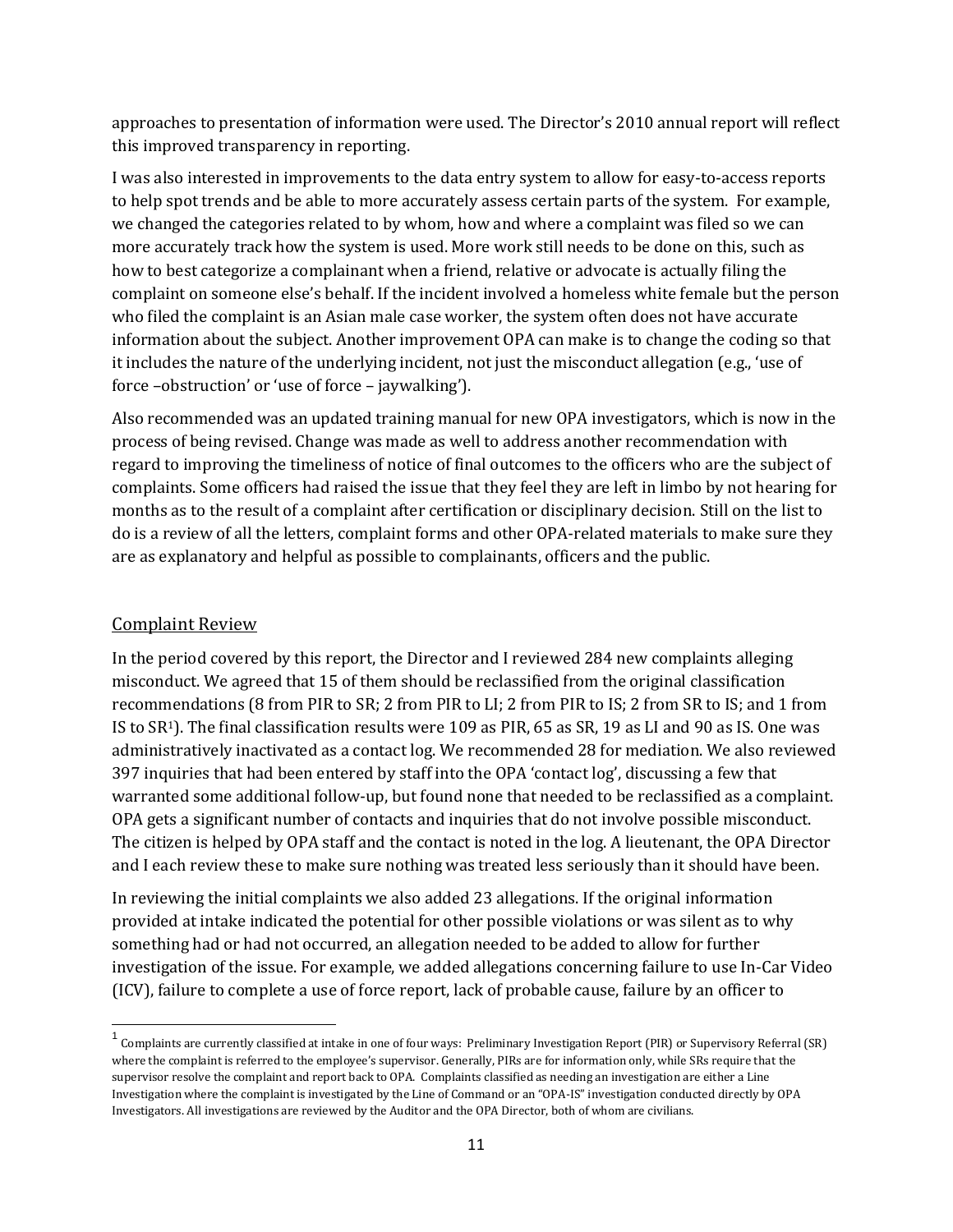identify his or her name, rudeness, profanity and biased policing. The OPA Director and I discussed all new complaints weekly, making the final decisions about classifications and allegations. The complaints were then immediately referred for investigation, chain of command follow up or mediation.

Finally, in regard to filing of complaints, I mentioned in my first report that I was pleased to see that complaints were initiated from within the Department as well as externally. Every member of the Department has an obligation to report possible misconduct, and failure to report is, in and of itself, a policy violation. Last fall the Chief issued a directive reminding every employee of this obligation. While we did not see a trend away from this in the first half of 2011, we did encounter a case that highlighted the need to clarify the reporting policy. The policy refers to 'serious misconduct', which is not defined, leaving some types of issues in a gray area. The Director and I requested the Department clarify this policy so that each employee's obligation is as clear as possible, to minimize the risk of any failure to report misconduct that then diminishes the public trust.

#### Criminal Investigations

The Director and I review each quarter the list of those complaints where OPA's investigation is tolled (put on hold) because there is a pending criminal investigation by one or more other police departments or the FBI. For example, if an officer who is off-duty is charged with a DUI or domestic violence in another jurisdiction, it can take some time for that case to wind its way through from initial charging to trial. Or if a jurisdiction decides not to charge, they may not be cognizant of the importance of alerting OPA to the decision so that the administrative investigation may proceed in a timely manner. Once a charging decision or any criminal proceeding has concluded, the case is no longer tolled. OPA monitors these cases and keeps in touch with the other involved agencies so that if OPA's investigation ultimately results in a recommendation of discipline, there will not be grounds for challenging it based on an assertion that the investigation took more than the contractually permissible 180 days.

As I mentioned in my initial report, even where the conduct happened in Seattle, there is a need to minimize delay in those cases referred for possible criminal prosecution. The sequencing of investigations – County Prosecutor reviews for possible criminal felony prosecution, City Attorney reviews for possible misdemeanor prosecution, and then the OPA investigation commences - can cause a long delay and frustrate the complainant, the officer and the public. I recommended in my first report that the Department change its protocol to instead refer cases where the actions may constitute criminal conduct for both felony and misdemeanor filing decisions at the same time. The Department indicated it did make this change during the first quarter of 2011.

I had also made the recommendation and continue to believe that the Department's usual practice notwithstanding, it does retain the authority to make a case-by-case decision about whether to wait for the criminal filing decision(s) or move forward with the internal investigation. There are cases where the value of moving forward more quickly outweighs the risk of proceeding (the risk being that a self-incriminating statement made during an administrative investigation and any evidence derived from it cannot be used in the criminal proceeding). To further help improve this part of the process, the City Attorney should establish a timeframe within which any misdemeanor review by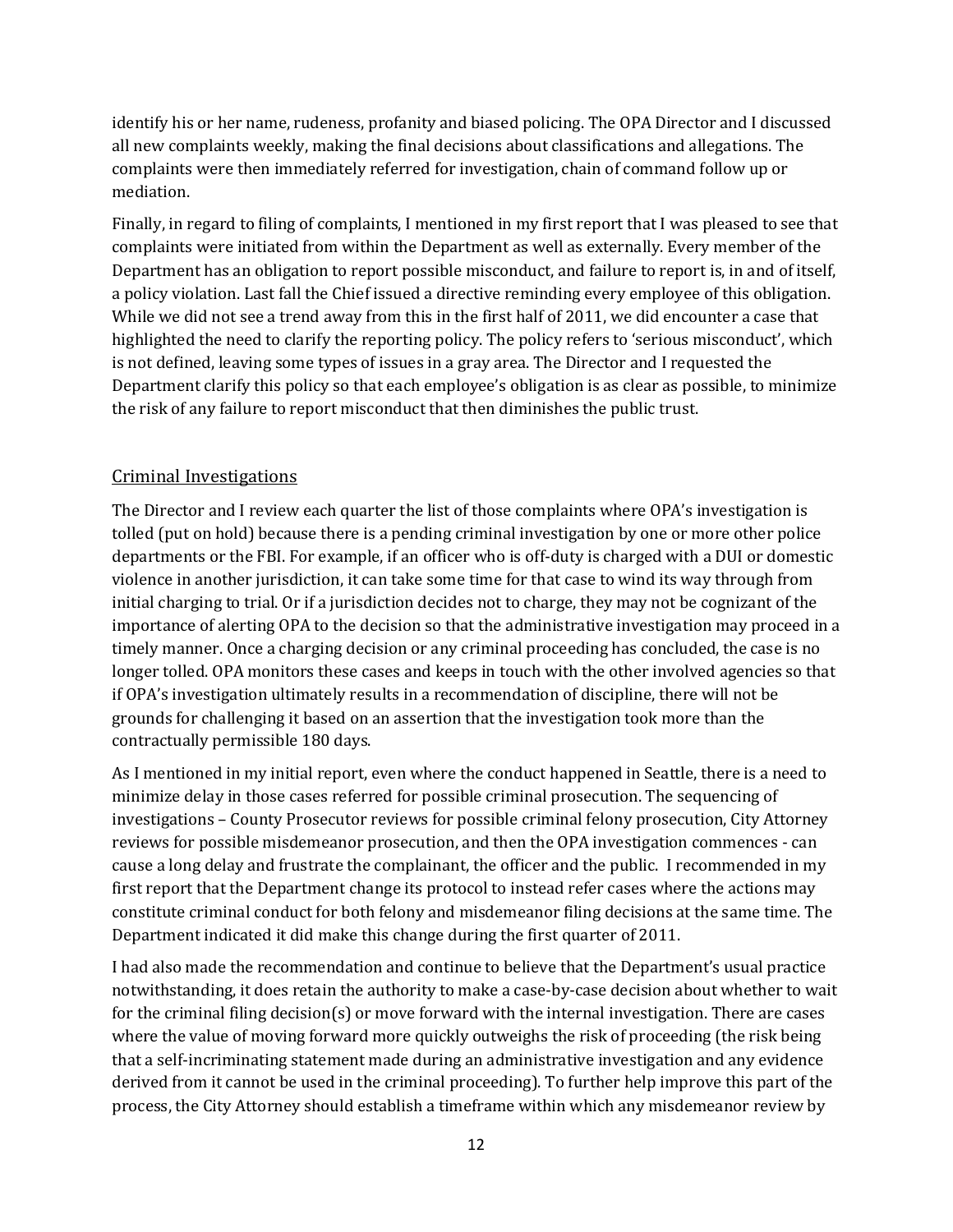his office will be completed. Regardless of the timeliness of the charging decision, the Department should consider moving forward on certain cases rather than waiting. Continued delay makes it harder on both the complainant and the officer, and leaves the public feeling there is insufficient accountability whatever the final result.

During this reporting period there were several high visibility cases involving referral for possible criminal prosecution regarding use of force. One was an officer-involved shooting resulting in a fatality. The Department did a very thorough job with the investigation led by the Firearms Review Board, utilized peer review, and upon completion of the inquest proceedings then also conducted an OPA review, which ultimately resulted in termination. OPA determined that while the Prosecutor found the officer's use of force comported with State law, it did not comport with the Department's use of force policies, and that the officer failed to use good judgment in the execution of his duties which then resulted in poor tactics ultimately contributing to a sequence of events leading up to the death of the victim. The officer resigned and the City reached a settlement with the family of the victim.

Another case involved allegations of use of force, profanity and derogatory language, with multiple officers and two crime scenes. It was a complicated investigation, and OPA used additional outside expertise. My concern in that case was not the quality of the investigation or the ultimate disciplinary decision, but the length of time it took. The underlying incident occurred on April 17, 2010 and the Chief announced his disciplinary decision on May 12, 2011, more than a year later. The community, the involved officers and the other officers in the Department are not well served by going for so many months without clear answers. Other cases involving use of force, some of which are still open investigations, are currently under review by the Department of Justice.

### Investigation Review

One of the key roles of the civilian Auditor in Seattle's police accountability system is to review each internal investigation that is conducted in response to a complaint of misconduct. This civilian oversight helps ensure that all employees of the Police Department act with the highest degree of integrity, in full compliance with the federal and state Constitutions, State and City laws and Department policy and regulations. In our system, the investigation is conducted by the OPA investigations section or is referred by OPA to the line of command at the employee's unit or precinct. Every completed investigation is then reviewed both by the civilian Auditor and the civilian OPA Director. During this reporting period I reviewed 111 investigations and PDMs. When I requested additional investigation or further information, OPA was very responsive.

These internal investigations are "administrative" in nature, not criminal. The standard of proof for an administrative investigation is "preponderance of the evidence." Standard of proof refers to the level of certainty and the degree of evidence necessary to meet the Department's burden of establishing that the Department's policies or procedures were violated. The preponderance of the evidence standard requires that evidence simply be of greater weight or more convincing than the evidence that is offered in opposition to it; in other words, that the standard is met when it is more likely than not that the individual engaged in the alleged misconduct.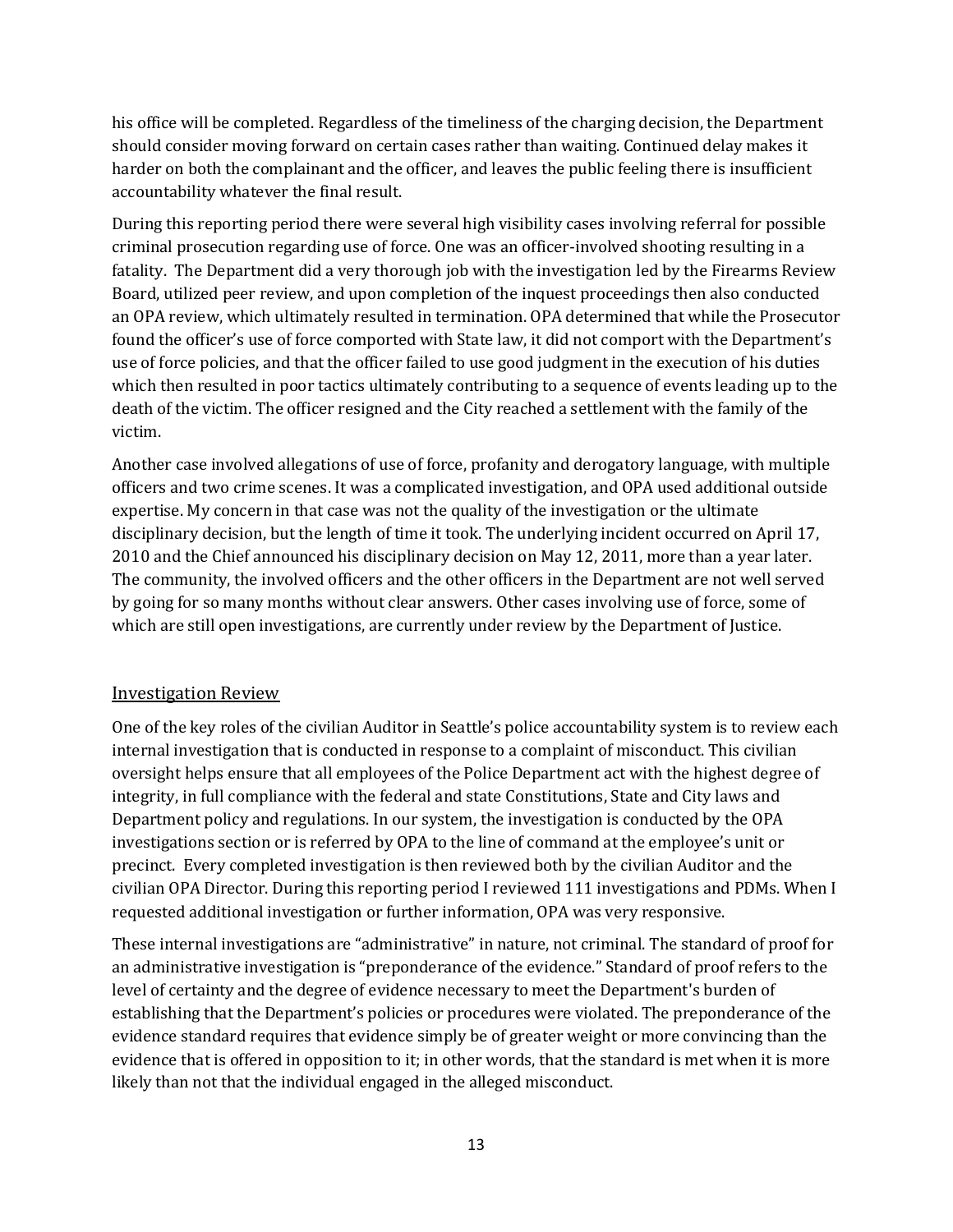If a complaint is sustained, discipline up to and including termination can be imposed, and education-based discipline, such as individual training, supervisory actions, community involvement, and mediation can be utilized. Improvements to policy and department-wide training intended to improve best practices can also be directed. We endeavor to approach accountability not solely from a punitive perspective, but to also be forward-looking, focusing not just on specific incidents, but also drawing insights from the incidents as to what may be larger systemic failures.

This civilian oversight can also help improve the quality of the internal investigations, making certain that the investigation process has been conducted and the findings determined without bias toward the citizen or the officer(s) involved, that the investigation was conducted appropriately according to applicable laws and policies and that the gathering and review of evidence was thorough. Additionally, as Auditor I look to see that the correct analysis and standard of proof was applied to the evidence gathered and the conclusions reached were supported by the evidence and the analysis.

In the last two quarters of 2010 and the first two quarters of 2011, OPA had a high level of activity, which requires an additional role for the civilian reviewers. Given finite resources and staff, not every investigation can be done with the same degree of detail while also being responsive to all case deadlines and focusing resources on the most serious allegations. Thoughtful triaging of levels of investigation also becomes important. Every investigation must be thorough, fair and conducted to determine the truth, but the standard of reasonableness and adequacy may differ from case to case. For example, if the allegation is of a more minor nature, I would not direct that additional effort be made to find other potential witnesses, if the existing record suffices. Likewise, if I think there are shortcomings, but believe that the conclusions which were reached in the investigation comport with the evidence and were correct, I might not request additional investigation be done. In other cases however, an investigation would not be considered thorough unless additional steps were taken.

For every investigation I reviewed during this period, OPA did a good job of making sure each complainant received a timely intake and an explanation of the process, including the opportunity for mediation, gave permission to be interviewed and was asked to state that his or her statement was truthful. Relevant In-Car Video, use of force reports and medical records were quickly gathered. Subject and witness officers<sup>2</sup> were provided proper notice, all of the officers were advised that they were being compelled to provide a statement, were interviewed with representation as required by their Guild contract, were advised that they were required to cooperate with the investigation, and that they were required to provide full and accurate information regarding the incident under investigation. All were asked to describe their SPD and other law enforcement experience. At the conclusion of the interviews, all were admonished to refrain from discussing any aspect of the interview and complaint with anyone other than their Guild representative or lawyer.

Complainants, witnesses and subject officers were treated with respect and the investigations were conducted with fairness. Officers were not provided evidence or statements of other officers prior

 $\overline{\phantom{a}}$ 

 $^2$  For brevity I use the term officers or employees interchangeably throughout this report, but complaints of misconduct may be against any employee of the Police Department, including civilians and sworn personnel of any rank.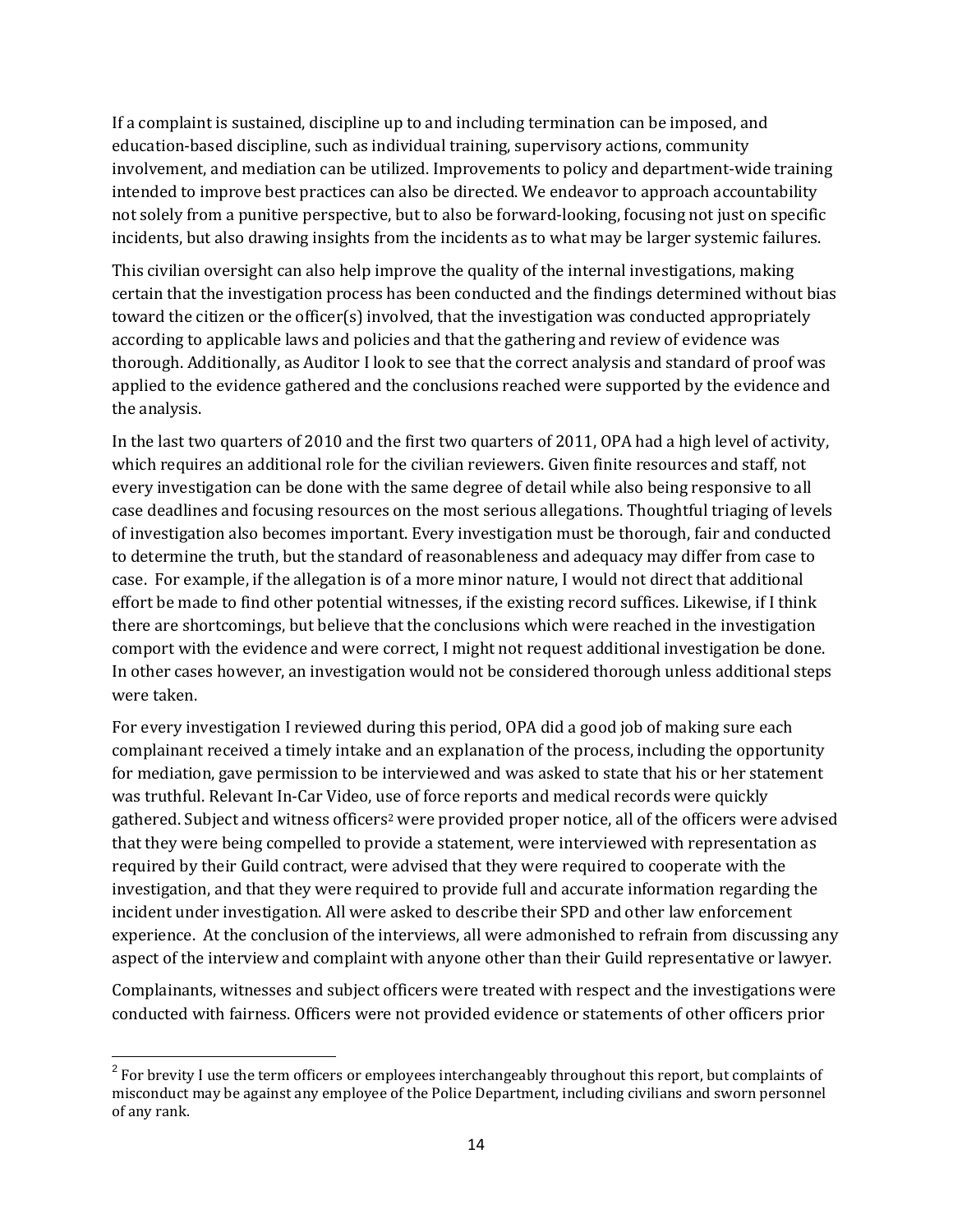to their interviews. I saw no cases where investigators chose to interview only witnesses who might favor the officer or did not interview a witness who might have disputed the officer's account of the incident. Several complainants in this period had criminal records and/or were incarcerated, but there was no diminution in the quality of the initial intake or in the investigative process.

Investigators were never discourteous and gave complainants whatever time they needed to share their information. I was concerned on a couple of occasions about the possibility of the perception of bias in favor of officers due to informal communications in emails sent to schedule interviews or discussion at the beginning or end of the interview session. I have asked that investigators take care to understand that those sorts of pleasantries ('congratulations on x' or 'sorry to drag you in here'...) can lead to a perception that relationships will result in favoritism toward the officer.

OPA case files were consistently complete, with exhibit lists, reference documents, notifications, medical records, requisite authorizations, photos, transcripts, case summaries, video and 911 tapes, and other necessary documents and evidence. Where a complainant or witness interview was not included, OPA investigators also did a good job of making sure the case file reflected that appropriate efforts were made to locate the individual and/or to obtain the necessary permissions. With regard to the interviews, all officers were interviewed in-person, all interviews were transcribed and all interviews were conducted individually as they should be. The investigators maintained control of the interview; Guild representatives or lawyers were allowed to ask follow up questions only after the investigator completed his or her interview questions. Objections to questions were noted for the record. Officers were asked to demonstrate conduct that was difficult to describe and to audibly describe gestures or exhibits for the record that would otherwise be difficult to discern from the audio transcription.

The interviews conducted were generally well done, but I recommended additional training to address a few areas. I would like to see more uniform quality across all investigations in the use of short, open-ended, non-leading questions that require the officers to provide a narrative response, as well as less interruption of their responses. In several interviews I felt the questions were leading in nature, moving the officer to a particular statement or conclusion regarding their action or thinking. In a couple of interviews I felt that the investigator interjected his or her own personal opinion or rationalization of the officer's behavior rather than leaving to the officer to explain. Additionally, there were occasions when I felt the investigators could have asked appropriate follow up questions, but did not, or could have further pursued what appeared to be a discrepancy in information either between the information provided in the interviews and that in the incident report or among different interviews. During this reporting period the Director led training on interviewing and will do additional trainings on a regular basis.

I would also like to see the complainant or witnesses routinely asked during intake to identify other potential witnesses, how those witnesses might be reached, and whether the complainant has talked to them. During interviews, officers should routinely be asked what reports, tapes or other evidence they reviewed relevant to the complaint prior to the interview, who they have talked to about the incident, including the subject officer(s), and from whom did they first learn about the internal investigation. As well, complainants, witnesses and officers should be asked about any prior contact or relationship with each of the other parties.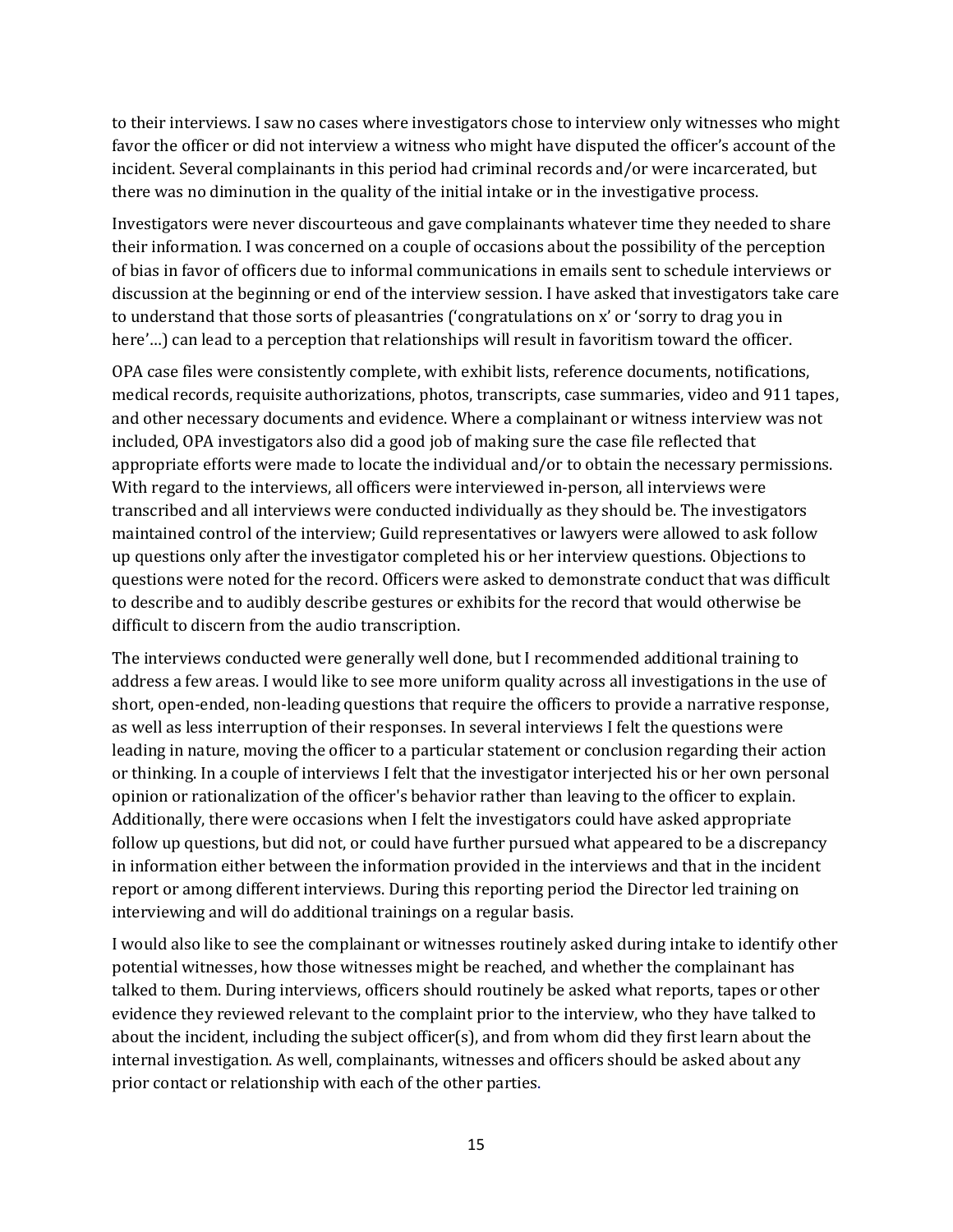Frequently the investigator elicited from the officer his or her understanding of the law, policy or regulation at issue to help determine the officer's level of understanding. This should also be a routine line of questioning as it sheds light not only on the officer's conduct but on whether there is need for a policy to be re-written, re-issued, explained at a roll call or added to training.

Another area to be addressed involves cases where the question arises as to whether the officer's actions were consistent with training. Here the investigators should ask necessary foundational questions to elicit information about what training the officer had, when he had it, who the instructors were and what the curriculum was. Investigators should then include the relevant training records and if helpful, interview the relevant training personnel as witnesses. Training evolves from year to year; without this information assumptions may sometimes be made based on training experience of the investigator or the reviewers, which may not in fact reflect the training this particular officer had.

After reviewing the interviews and exhibits, including any available video or audio tape, I then review the report written by the OPA Lieutenant summarizing the evidence and offering recommended discipline (Proposed Disposition Memo or 'PDM'). In my view, a very important part of the overall case file is the accuracy, completeness and objectivity of this memo. If the PDM doesn't appear to fairly reflect the evidence, including the credibility of the officers as well as the complainants, it tends to negate the competency of the underlying investigation. Given the large number of cases, writing these well, while still meeting required deadlines for all the cases in the queue, is a constant balancing act.

To be as useful as possible for any reviewer, including command staff making decisions on discipline, the Auditor, a judge or others, this narrative needs to contain all of the information necessary to be able to make sound judgments, be clearly objective and impartial and accurately describe all of the facts of the case that are relevant to prove or disprove the allegations. Information both favorable and unfavorable to the officer should be included for each allegation and care should be taken that credibility assessments are not made only for certain discrepancies and not for others. All allegations made should be addressed, so that it is clear the investigation or intake personnel investigated the entire complaint and not just certain parts of it.

The OPA PDMs during this reporting period were well written, and led the reviewer through the incident and the evidence in a cogent and understandable way. The exact wording of the underlying policy, regulation or law alleged to have been violated was included for each violation in some PDMs, but not all (I recommended in my initial report that the exact language from the policy alleged to have been violated should always be included in the PDM) and a summary of the evidence tending to prove or disprove each allegation was provided. On a few occasions I felt the PDM minimized statements or information unfavorable to the officer or was overly conclusory without a clear basis or failed to address all of the relevant material. At times there might have been alternative interpretations based on conflicting yet credible evidence, and each possibility should have been analyzed. I provided this feedback to the OPA Director for ongoing training purposes.

OPA continues to work on the issue of timeliness of investigations. Fewer investigations were completed within the 120-day goal during this period, but there was also a 20% increase in complaints filed. Each quarter I conducted a review of open cases to ensure that no cases where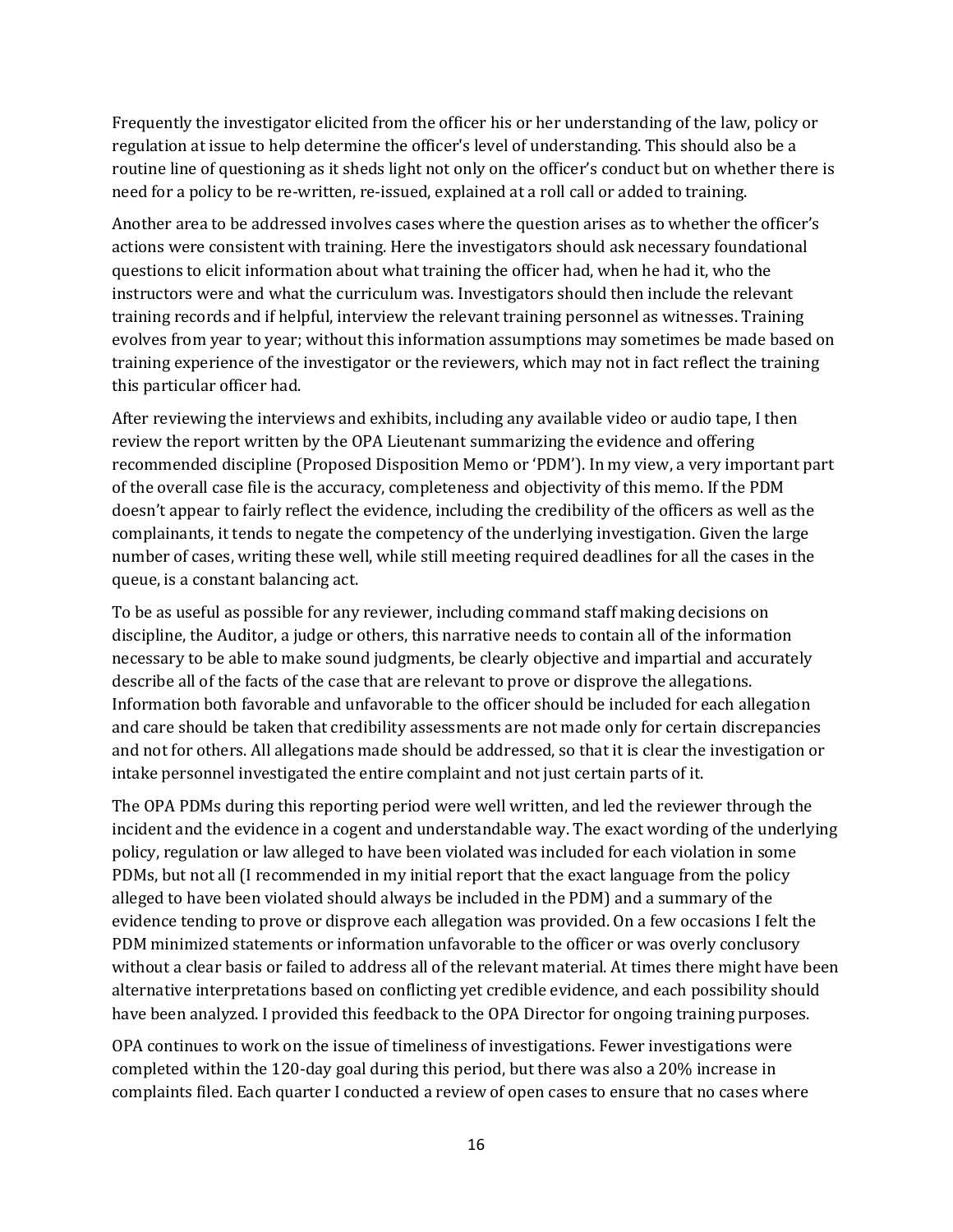discipline might be imposed missed the 180-day deadline imposed by the Guild contract. Several OPA-IS investigations were completed just at the deadline and several Line Investigations took longer than they needed to, but none exceeded the allowable time. Delay can minimize the value of directing that additional investigation be done, as a longer period of time has passed since the incident. Meeting all timelines with sufficient time for the possibility of additional investigation was a particular challenge in recent months due to several complex cases that demanded greater than usual time by OPA staff.

In our system, the Auditor does not have a formal role as to the findings or the discipline ultimately imposed. On several occasions where I disagreed with initial findings I provided that input to the Director as part of my review. If I do not request any additional work, the Director then certifies the findings if she agrees that a disposition other than discipline is recommended. If discipline is warranted, a disciplinary meeting is held with the chain of command. The discipline to be imposed for any misconduct is ultimately in the sole discretion of the Chief of Police. The employee is afforded an opportunity to present his or her position. The Chief takes into account the seriousness of any violations, the employee's full record and any mitigating circumstances.

In my initial report covering the period from July through November of last year, I discussed at length cases where escalation stemming from minor incidents had led to a use of force that appeared to be a disproportionate response, excessive or discriminatory. I described a historical pattern of police conduct that while technically legal also undermined perceptions of legitimacy among citizens. That in turn can lead to greater distrust between officers and citizens, to less voluntary compliance with the law, which in turn can lead to more incidents that put officers at risk. I was pleased to note that we did not see a pattern of these sorts of actions during this reporting period, separate and apart from other use of force incidents.

The overwhelming number of the 111 investigations reviewed during this period were thorough and objective. On occasion I requested additional investigation, which was done. In a handful I had concerns with thoroughness or objectivity or I disagreed with the findings. Several cases highlighted a policy or training gap and one highlighted the challenges of differing perceptions and the potential value of mediation when concerns of bias arise.

I requested additional investigation in a case involving a civilian employee who was the subject of a complaint being investigated by the Seattle Ethics and Elections Commission (SE&EC) with regard to using a City vehicle to take care of rental properties during working hours. The SE&EC investigator asked to see the employee's daily desk calendar, since it potentially contained information relevant to the investigation. It was alleged that the employee returned to his desk and obscured some handwritten items on the calendar before providing it for the investigation. The issue was whether the employee violated the Department's Integrity policy by tampering with potential evidence in an administrative investigation. The employee admitted to the OPA investigator during the interview that he scribbled out some items on the calendar. He stated to the witness sergeant at the time of the incident and also to OPA during his interview that he had scratched them out because he was embarrassed by the swear words that he had written on the calendar in Chinese. He said that the writing that he scribbled over had no relevance to the investigation being conducted by SE&EC.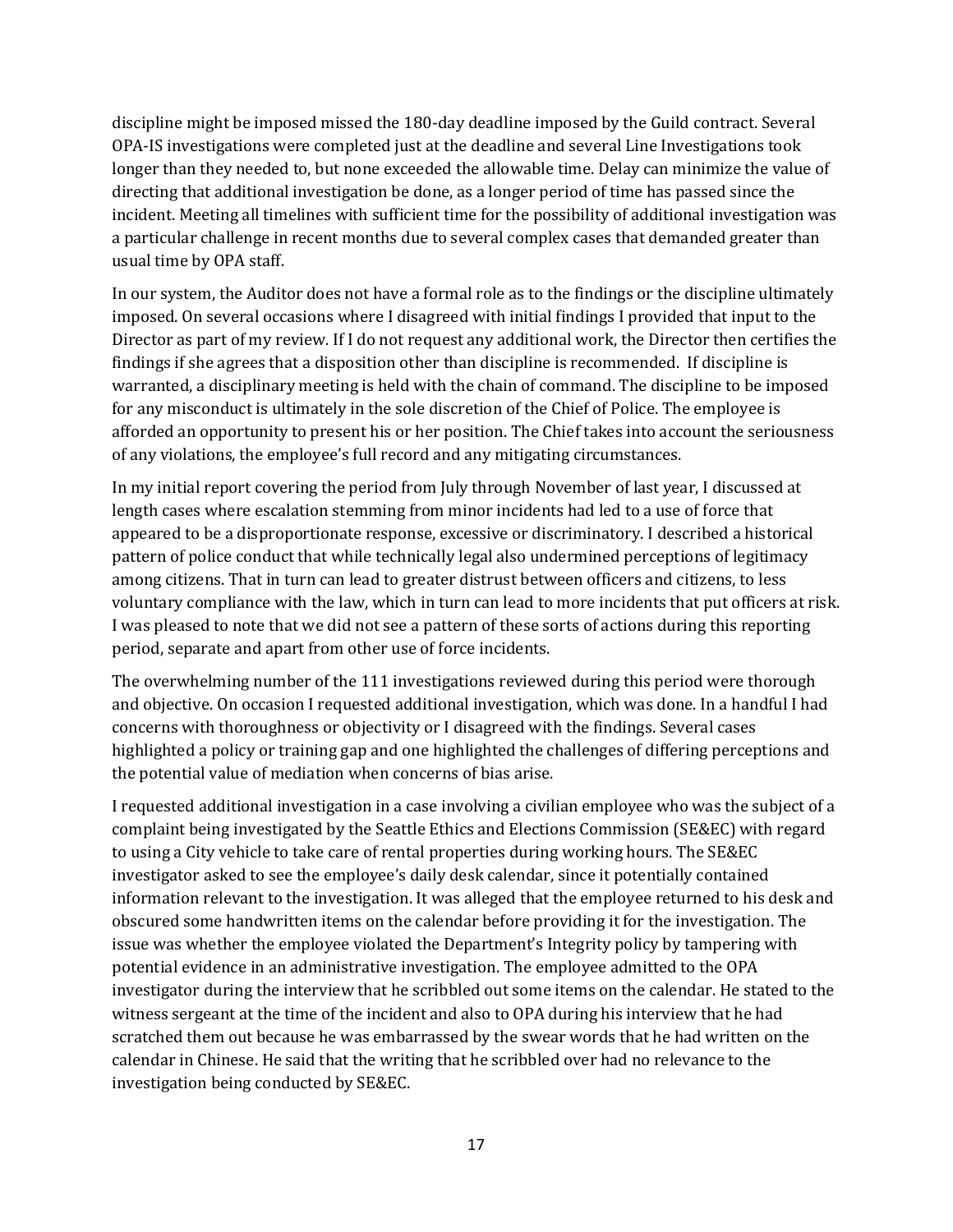The credibility of the employee was questionable. When I reviewed the calendar at issue it appeared to me that some entries could still be read because they had not been completely erased by the employee. I asked OPA to have an independent source who could read Chinese review the calendar. OPA did that and determined that the Chinese words were not swear words but instead confirmed the employee had been conducting personal business. An allegation of dishonesty was then added and both allegations were sustained. The presumptive discipline for dishonesty is termination.

In one case, I asked that OPA re-write a section in a PDM to show why an allegation would be sustained even if the DUI criminal matter were to be overturned on appeal, so that discipline could proceed rather than continuing to toll the case while on the criminal appeal continued. OPA was again very responsive.

In one case involving domestic violence, including a threat to kill by a felon with a history of violence, both the Director and I were concerned that the investigation also needed to examine why the initial responding sergeant didn't call in a SWAT team or consult with the Duty Captain. The sergeant chose to handle it himself and ended up directing his team to withdraw from the scene, leaving the suspect in the house even though the sergeant knew the suspect was inside (the victim was elsewhere). We disagreed with the OPA staff recommendation of findings of 'Unfounded' and 'Supervisory Intervention'. The Director requested a discipline meeting, and a determination was made to enter a finding of 'Sustained' on the allegations of Exercise of Discretion and Responsibility of Supervisors. As was noted in the PDM, a number of decisions were made in the early stages of this incident that did not reflect best practices with regard to incident investigations and supervisory decision-making.

In another case, the PDM suggested the use of force was appropriate based on the evidence, including video, where in my opinion the video was too dark to be of much use in that regard. The video was helpful to show the combativeness and intoxication of the subject, but did not provide specific evidence of as to the degree of force used to restrain and get the subject under control. I disagreed that the evidence would lead to a finding of Exonerated (in compliance with policy) rather than a finding of Not Sustained (there was not a preponderance of evidence to prove more force was used than was necessary nor did the evidence disprove it.) I also thought there should have been an allegation included when OPA initially received the complaint related to the complainant's assertion that the officer yelled in a threatening way.

A case involving lack of professionalism highlighted the importance of looking at the totality of the incident, not just the specific allegation (and if need be pausing the investigation to provide written notice to the officer of an additional allegation, as required by the Guild contract), and the need for timely transition of the case when another part of the Department initially has the investigation. In this case the officer was on his way into the precinct in his personal car to begin his shift. The complainant and her 20-year-old daughter were walking across at mid-block (jaywalking) as the officer drove by. The complainant made a comment to her daughter concerning the officer's driving, which prompted him to stop and to contact them. It was alleged that during the course of their interaction the officer threatened to find and kill the complainant when the officer was on-duty. The officer gave the following description of his encounter with the complainant: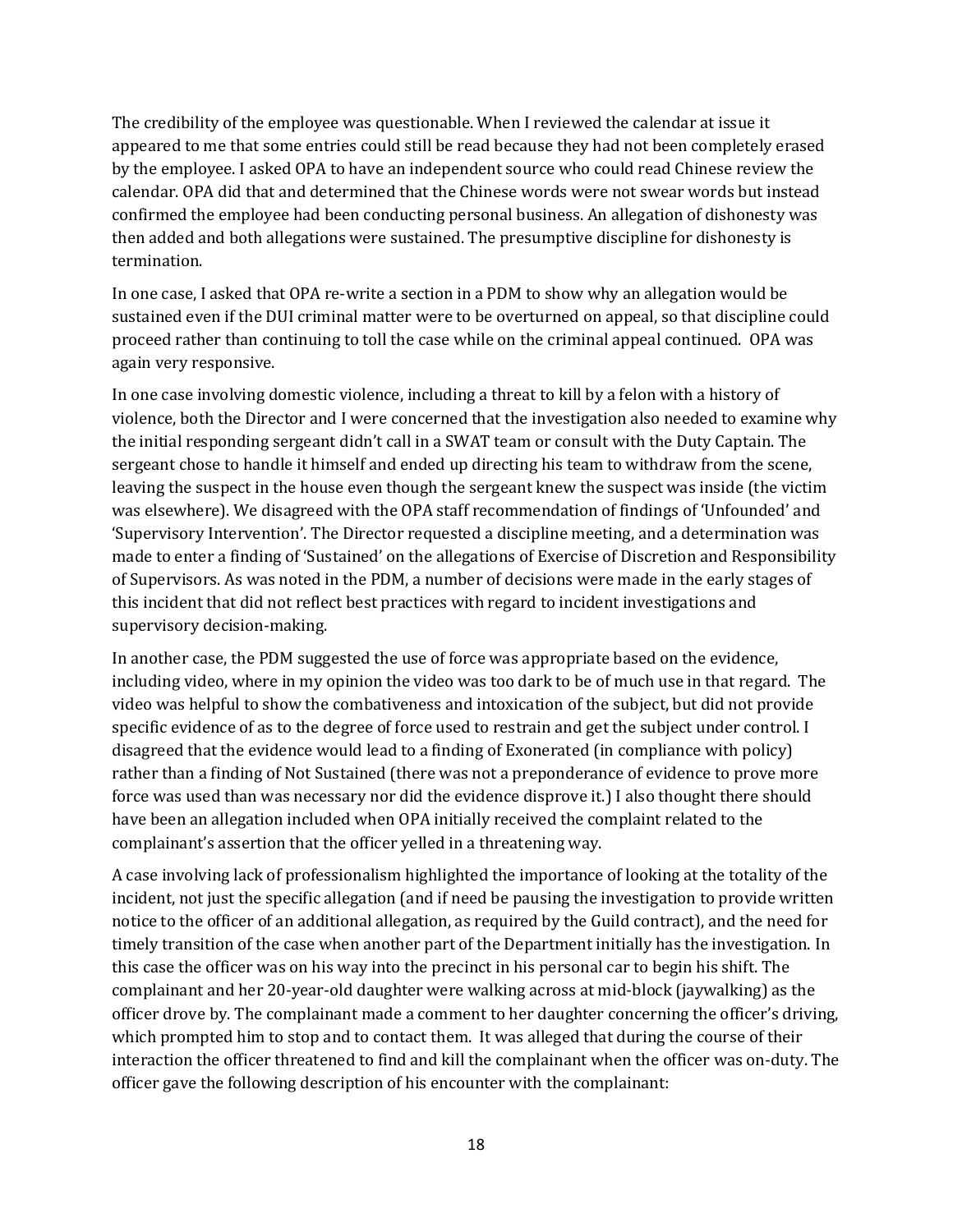*"I was on my way to work, a nice day in June, windows down, I was driving south on […]. At mid-block, two ladies stepped off of the curb walking westbound. […] As they stepped off the curb past the parked cars into the northbound travel lane, I drove, was driving by, I continued driving. I don't stop for jaywalkers, never have, never will. Two ladies, one of them carrying a removable car seat thing with the handle. As I'm driving by, again, I had my music playing, I heard yelling. I had no clue what was going on. At that point they had just barely entered into the center turn lane. I stopped, turned around, went back and was like, is there a problem, and one of the ladies starts just yelling at me. No clue, you almost hit me, etcetera. I made the mistake of pointing out how good of a mother she was jaywalking on a busy street like that, at which point she starts cursing me up and down. A bus passed, I lost half the conversation, there. And I told her, you know, when I get on duty I'm gonna, I'm gonna write you, I'm gonna find you and I'm gonna write you a ticket for jaywalking, and which point she says my husband will kill you. And I was like okay, well, you know, that's, this is enough. I told her I work a block away, precinct's right there, I'll meet you there and we'll deal with this there. I pull into the front lot of the precinct, there was CPT giving a bunch of, I assumed Boy Scouts, a tour of a patrol car. Based on how upset she was, I'm like, I'm not gonna even pull into the lot and, and deal with this. I didn't assume she would follow me there anyway. So I parked my car and I went into roll call or went into the locker room, changed, and went to roll call."*

The officer denied saying that he would kill the complainant. He said that it was the complainant who said her husband would kill *him*. My concern was that based on the fact pattern and on the admission above by the officer during his interview, an allegation should at that point have been added with regard to unprofessional conduct. Instead the allegation was narrowly focused on what the complainant had raised - that the officer threatened to kill her. A finding of Not Sustained on that allegation, while technically correct based on the initial complaint, did not suffice to address the overall unprofessional conduct. Further, the timeliness issue caused by the initial investigation of 'threat to kill' by the Homicide/Assault Unit (not OPA) precluded discipline. There was a nearly three-month delay in Homicide between receipt of the case and initial attempts to contact the complainant in July and mid-August and the final attempt in early November. Given that the complainant had moved and left no forwarding information and the case was inactivated, it should have been transitioned back to OPA in a more timely fashion so as to allow completion within the 180-day window required by contract for the imposition of discipline.

In another Line Investigation, the issue was whether the officer was officious and unprofessional when he stopped a driver for speeding. The driver initially could not find his proof of insurance, but when the officer returned to the driver's car with the completed citation, the driver then produced it. The driver also appeared to be behaving somewhat obnoxiously. The officer stated in his interview that he refused to accept proof of insurance because he felt it had taken too long to produce, the driver had not gotten out of his car and walked the insurance card over to the officer, and the officer had already written up the ticket so the driver should have to be the one to go get it dismissed.

The precinct investigator concluded from this that the allegation with regard to discretion should be sustained, but did not find the behavior unprofessional. This was another example of how the contractually-imposed requirement for specific categorization of allegations at the time of intake may result in a finding that the action is not a violation of that particular policy, and yet the totality of the situation does not reflect best practices. My other concern was that the analysis by the precinct investigator was inappropriately conclusory, in essence concluding that since the officer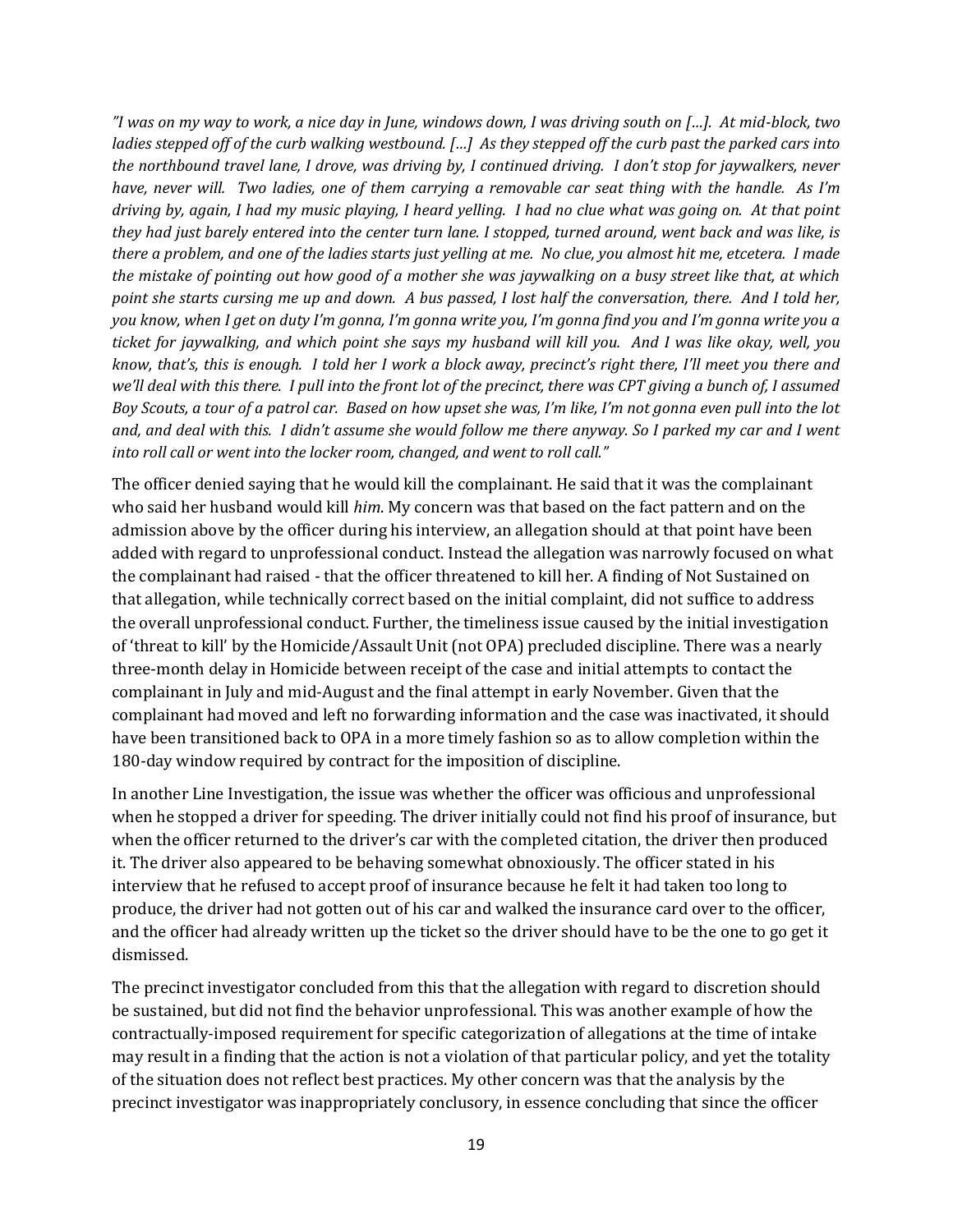had made thousands of stops he wouldn't have been rude and that since the complainant couldn't cite the specific words used, the incident didn't meet the threshold of unprofessional conduct. The findings were 'Not Sustained' on rudeness and 'Sustained' on discretion, and the discipline was an oral reprimand. I would have sustained on both allegations of discretion and rudeness.

The incident underlying one complaint involved a fight between the complainant and another woman. The issue was whether the force used by the officer was necessary and reasonable under the circumstances. The officer and a witness officer observed the fight and ordered the women to stop and to sit on the ground. As the certification described it:

"*All witnesses (the two officers, the complainant and her civilian witnesses) agree that both women initially complied and then the complainant got up and started walking away. All but one witness noted that the complainant was told to sit back down, with the witness officer stating that she was told to sit back down several times. Officer [R.] stated that the complainant appeared hostile and that she was trying to leave the scene when he used force to control her. He used a foot sweep to take her to the ground, placed a knee on her back to restrain her, kept his knee on her back as she tried to push up, and handcuffed her. The complainant has a history of seizures and appeared to suffer a short seizure while on the ground. SFD was called to the scene and, after examining her, noted that she had no complaints and did not require further medical attention. Later, complainant experienced bleeding in her ear which she believed was not caused by the fight and may have been caused by the officer's use of force. However, she declined to be interviewed and there is no medical or other evidence to determine if the bleeding was related to the fight, the use of force, the seizure, or any other intervening cause. She also complained that it was difficult to breathe when the officer had his knee on her back. From the perspective of the complainant and her civilian witnesses, the officer's use of force was unnecessary. However, in light of the complainant's refusal to comply with the officers' lawful orders to sit down and her apparent intent to leave the scene, the force used was within policy.*"

I felt that the handwritten statements from witnesses gathered by the complainant suggested a finding of 'Not Sustained' as opposed to 'Exonerated' and that the PDM was not as objective as it could have been. The Director articulated her position that while the case summary did not thoroughly explain why the perspective of witnesses was in conflict with permissible force, nonetheless, this level of force was allowed by policy, particularly given that the complainant was combative and mercurial at the time.

In a case involving a stabbing at a large party, when officers arrived they were told the suspect was in the house. They found no one upstairs then found the subject lying face down in a bed downstairs with his right hand under a pillow. They announced themselves, directed him to show his hands and when he did not respond two officers approached him to grab his arm and get control; he thrashed and kicked; one officer struck him mid-section with a flashlight multiple times; a second officer punched him; another struck him multiple times in his midsection with a knee. I was concerned that if the suspect was either asleep or passed out from drinking and his first language was not English, there may have been a legitimate reason why he did not respond to commands. When they took him outside, the crowd said he was not the suspect. (The actual suspect had fled.) He was arrested for assault on officers and obstructing.

I did not think the interviews in this particular investigation were of the usual quality. The interviews should have drilled down on the issue as to whether in fact the suspect may have been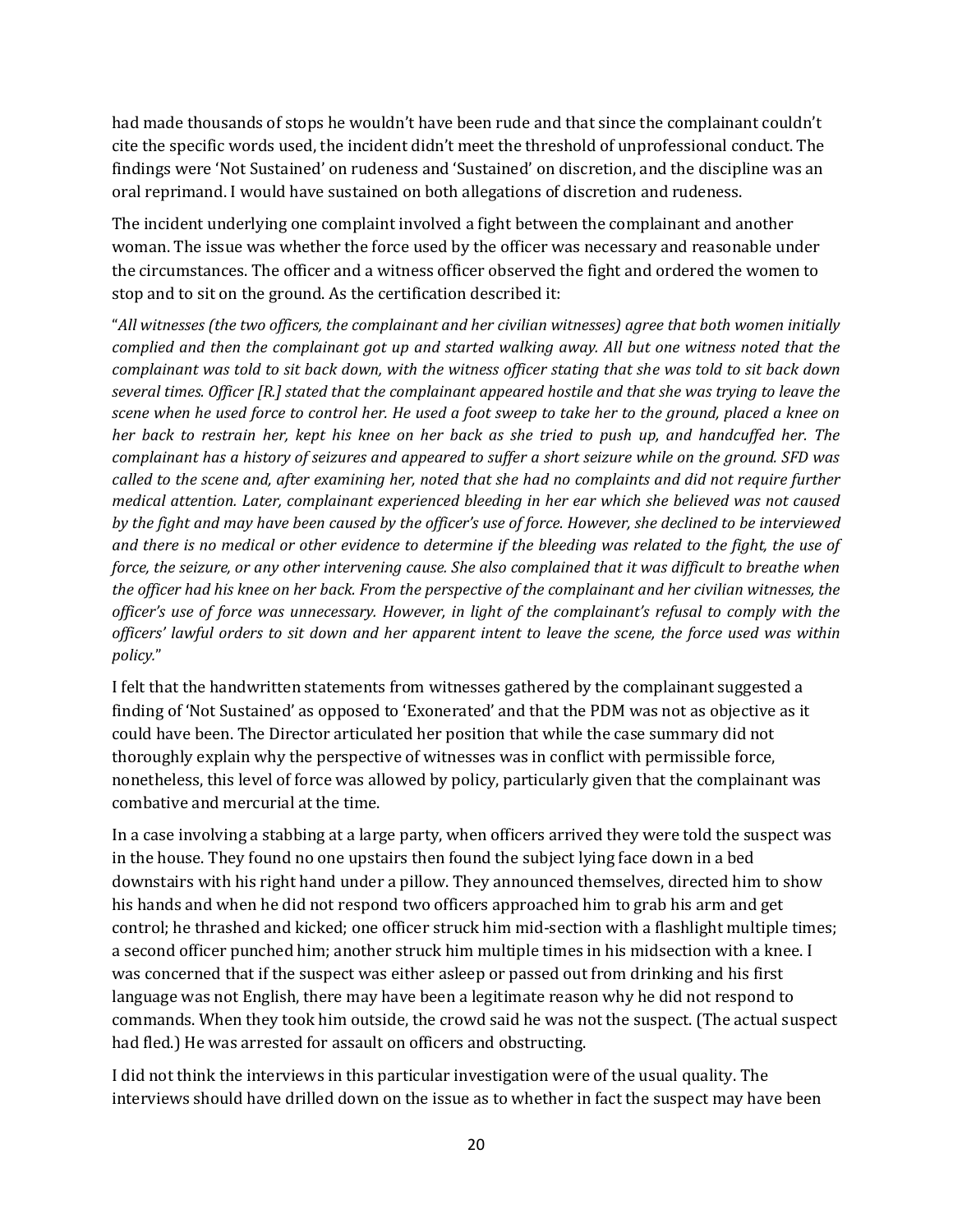asleep or passed out or not fluent in English when the officers announced and then started attempting to restrain him. I was also troubled that the watch commander, lieutenant or others who screened the arrest did not take issue with the charges for the same reason. Similarly, the use of force and arrest reports, as well as the investigation summary, indicated the suspect had resisted and assaulted the officers and no one who reviewed the reports asked the discrepancy be corrected.

In a Line Investigation, the issue was whether off-duty assignment requests were requested and approved as required. The officer didn't get necessary off-duty work permits but then also may have lied when he said he had a permit and didn't follow orders from supervisors to not perform off-duty work without getting a permit. The Director and I were concerned that issues of honesty and failure to obey an order should have been pursued further to determine if additional allegations were warranted. The interviews conducted by the line supervisors were not thorough and because those issues weren't pursued in a timely fashion, they could not be addressed. As well, an exhibit was missing. I asked that additional work be done. The allegations that were included were ultimately sustained and the discipline imposed was that the officer was prohibited from working off-duty for a year.

In another case, an officer gave out his personal phone number to a domestic violence victim. OPA staff initially recommended a finding of 'Unfounded', but additional information from precinct command led to a finding of Supervisory Intervention. The precinct command had information that the officer had sent a photo and a text message. The concern I raised for this case is that the interview was not done in a way so as to elicit the relevant information. The investigator should have asked the officer in his interview direct questions such as 'exactly what did you send the victim', 'how often', do you still have a copy of it', etc. and should have gathered information from precinct command staff during the initial phase of the investigation.

Probable cause to search was at issue in one case. The officer had on-viewed a group of young men (minors) huddled around a can of beer, so he stopped to investigate. Other officers responded to back him up. The complainant was reportedly uncooperative and was taken to the ground and arrested. An issue was justification for officers to frisk him and his companions. During their OPA interviews, the officers listed a number of other factors leading them to believe the subjects could be armed, which would provide a threshold justification for the frisk. Rather than exonerating the officers on this issue, the Director and I felt that a **'**Supervisory Intervention' was more appropriate to remind the officers of the required basis for a frisk and that they need to fully articulate their justifications in their incident report.

The officer's directions to the complainant to move out of his way or face the possible application of physical force was at issue in one case. The evidence demonstrated that it was the behavior of the officer that created the circumstances of this encounter and provoked the actions and words of the complainant. The officer, in response to prompting from his Guild representative during the OPA interview, used the phrase "pre-attack indicators" to describe some of the complainant's actions and positioning, and volume of the complainant's voice as something that could cause the officer concern for his safety and thus could be used to justify the application of pre-emptive physical force. This was an example of an interaction that reaffirms the importance of improving some elements of Basic Law Enforcement Academy training, as discussed in my initial report. As pointed out by the OPA Lieutenant in his analysis, the officer's misinterpretation of these "pre-attack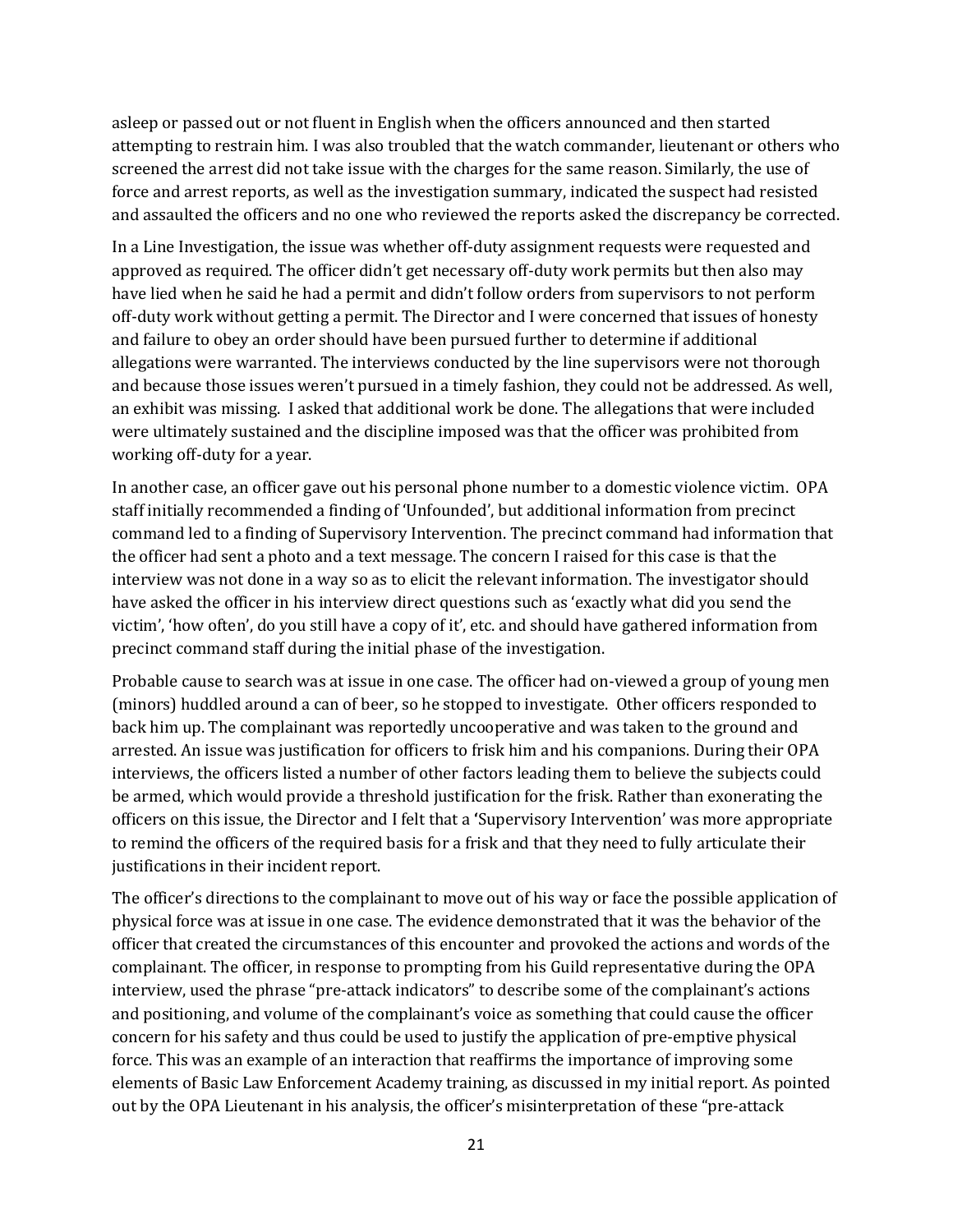indicators" could lead him or her to provoke behavior by an individual that, in response, would then prompt the officer to apply a pre-emptive use of force.

The challenges inherent in complaints alleging biased policing arose in a case where an African American male was out walking for exercise very late at night as was his normal habit. Two officers in a patrol car stopped him for jaywalking because they saw him crossing with a green light but against a red stop 'hand' light, and the car in front of them had to quickly detour to avoid hitting him when making a left turn. The officers were not intending to issue a citation, but simply to encourage him to be careful. The complainant became upset because he thought the light was green and he was only stopped because he was an African American man. From his perspective, the officers had no good reason for stopping him other than 'walking while black'. To make matters worse, as he became upset, the officers decided to frisk him because he was wearing a loose hoody and had a bulge in the front pocket (he was wearing a hoody because he was exercising and the bulge was his cell phone). During the frisk, they touched him high up between his legs, as is protocol for frisks but can feel personally invasive for the recipient. He got argumentative and requested a citation rather than a warning so he could get information about the officers and pursue his concerns later. He also asked for a copy of the police car's video. By this point two other officers had arrived at the scene along with a Sergeant. At one point an officer referred to him jokingly as Shug, a reference to a Black hip hop artist (this officer was also African American). The officer immediately apologized but, given the other context, the complainant felt that the comment was further indication of racial motivation for the stop.

My concerns were that the original allegations for this incident didn't include one of biased policing; that this would have been perfect for mediation but that did not occur because the complainant declined mediation; and that the analysis looked at the situation only from the officers' point of view. While each of their actions was technically correct (except for the Shug comment), the analysis should have also reflected the complainant's perspective with regard to the stop; the intrusive nature of the frisk; why he wouldn't have I.D. if he was just taking a walk; why he would have a hoody with a cell phone in the pocket; and the perception of being 'surrounded' by four officers standing there while requiring him to sit on the car.

As it turns out, the light was green, but there was also a red hand indicating not to cross, which the complainant either didn't see or ignored. Further, when he asked for a copy of the ICV, the officers by then did not at all understand why he was upset and basically told him he needed to subpoena it; the back-up officers and the sergeant also said in their interviews they couldn't understand why he was 'making a big deal' when he was just being asked to be careful about crossing against the light and wasn't even going to get a citation. The video in this instance would be a good teaching tool to help enhance understanding.

Whether an officer tried to get a discount on tanning was the issue in one complaint where I disagreed with the initial finding of 'Not Sustained' and the final determination of 'Supervisory Intervention' on the allegation involving Integrity - Gratuities. I would have sustained the allegation based on the officer's assertion of the need for tanning for official purposes, the identification as an officer for no legitimate purpose, the attempt to get a discount twice, the consistent interviews of the store sales associate and the manager, as well as a letter from the manager's mother, who in fact works for another police department. The facts described an employee who went to a tanning salon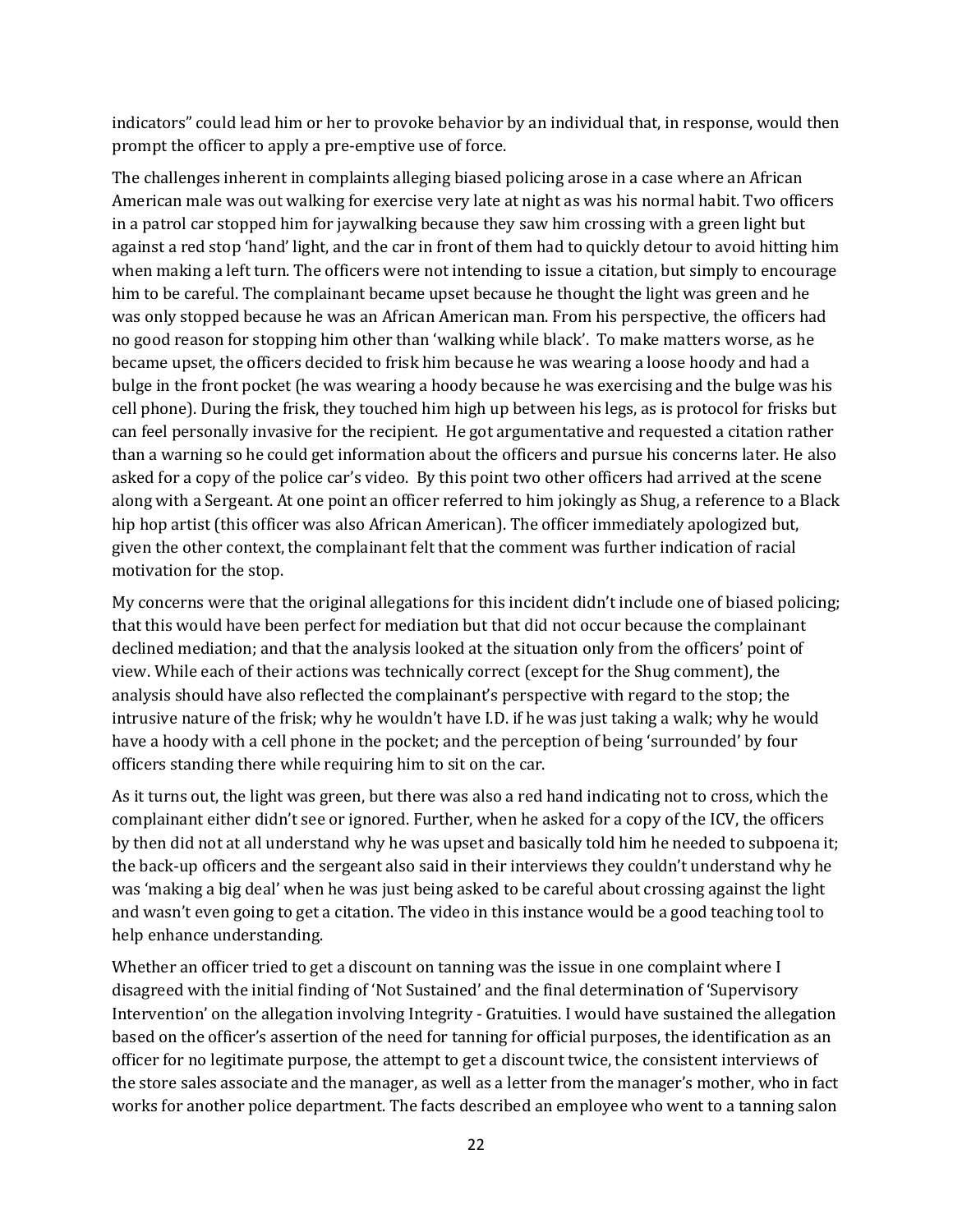off-duty and completed a contract to purchase a tanning package. He allegedly told the sales associate two or three times that he was an undercover police officer and needed to tan for his undercover work. The business owner felt that the officer was using his position as an officer to intimidate the sales associate into giving him a reduced rate on the services.

The determination of a finding of 'Supervisory Intervention' was based on the fact there was no proof of intent to seek a gratuity, although both women perceived the officer as seeking a gratuity, even if that was not his intent. A supervisor was directed to counsel the officer about his responsibilities to ensure public trust and the need to avoid even the appearance of unprofessionalism.

Issues arising from off-duty actions where the employee is known to be an officer and is perceived differently by a citizen because of it were highlighted in this certification of a case:

"*While off duty and in his personal vehicle, the named employee was involved in a minor car accident with the complainant, in which he was at fault. The named employee suggested he would pay for the damage to her vehicle without submitting an insurance claim. The complainant later left a phone message for the named employee indicating she had obtained an estimate and that she planned to submit a claim through her own insurance company and would require a rental car for three days during the repair period. She then received a voicemail from the named employee in which she claimed he was angry and threatening. The recorded message was not available, though the complainant transcribed it. The complainant and named employee agreed to the basic content of the message. Though he said he thought her claim was "ridiculous," that he would "fight her all the way," that he wouldn't be her "mark," and such, there were no direct threats made. At the time of the accident, the employee had noted he was a police officer, apparently in the context of trying to reassure the complainant and to encourage her to move her car out of the lane of traffic onto the shoulder. Because she was aware he was a police officer at the time she received his message, she felt increased fear and intimidation. However, it is not clear what she feared he might do and he made no threats, other than indicating that he intended to contest the claim she made. Though the named employee stated he was surprised by the repair quote and her plan to submit a claim, and the words he used could be interpreted as angry or rude, it is difficult to say by a preponderance of the evidence that he was threatening. The complaint involves off-duty behavior that the complainant said would have caused her to be mad, as opposed to feel threatened, other than the fact she knew the named employee is a police officer. She did not provide any example of what she feared as a result of the message and did not follow up with names of witnesses who allegedly had personal bad experiences with the named employee. It is difficult to say under these circumstances that the employee engaged in specific misconduct*."

This case also raised the policy issue of an employee wearing a uniform shirt in his driver's license picture, though there were no identifiable badges or insignia indicating his SPD employment. There is no SPD policy regulating officers being photographed in uniform for non-police forms of identification (e.g., passport or driver's license). Because having a non-SPD ID with a photo of an employee in police uniform might create a potential for at least an appearance of impropriety, i.e., a subtle effort to obtain professional courtesy when stopped off-duty for traffic infractions or other reasons, we requested that the Department review the issue and make a recommendation as to whether a policy on this is advisable.

Several cases raised issues with regard to use of In-Car Video. One highlighted a policy issue with regard to the somewhat ambiguous nature of the ICV policy and another noted the potential for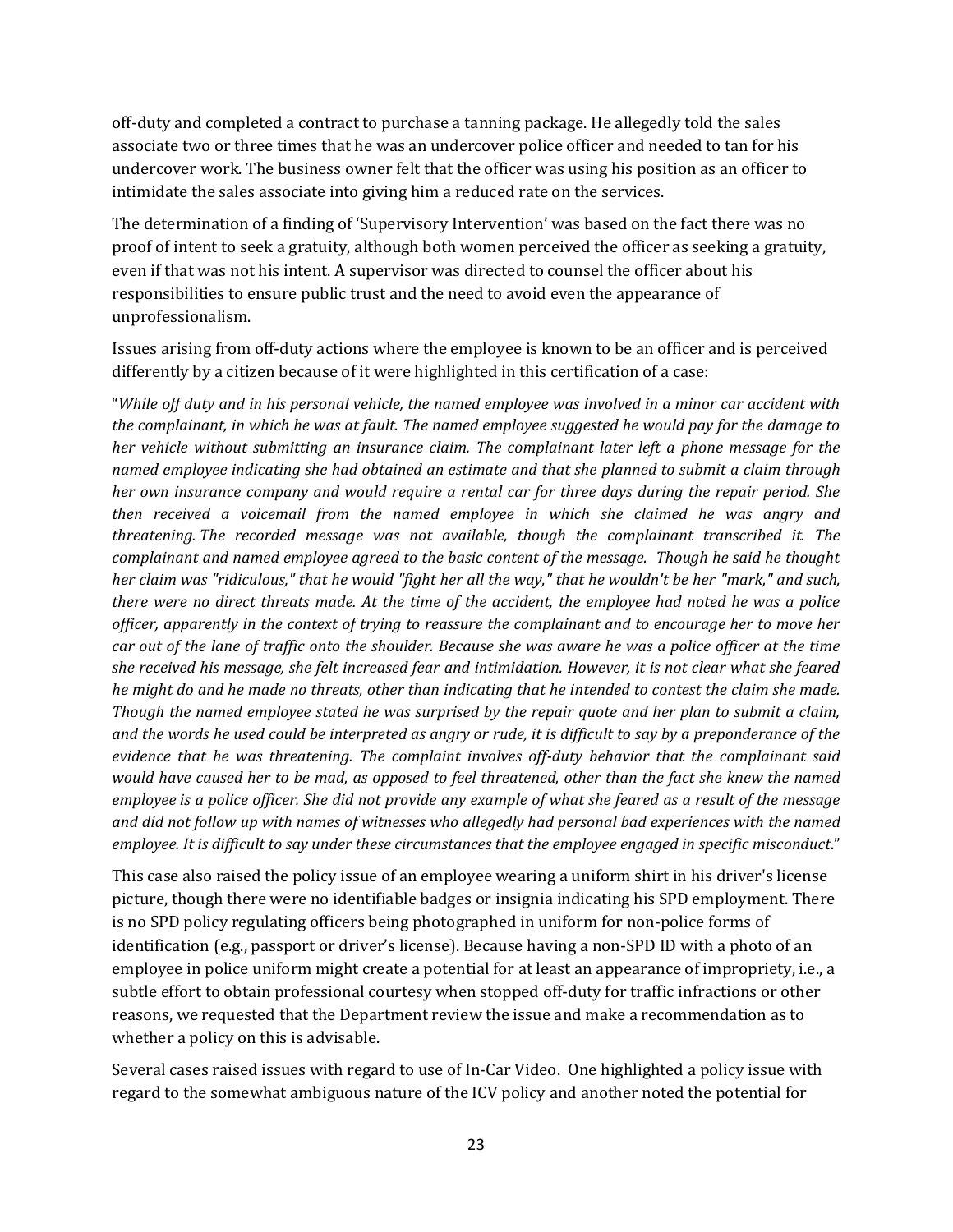legitimate confusion as to when and how officers are to use ICV. The policy appears to state both that officers will 'use it at all times' and 'not when the subject matter would not be within camera range'. These two options conflict, so the policy needs to be clarified. The policy also states audio and video must operate simultaneously but that is unclear in certain situations as well. (See above for further discussion of ICV policy.)

Other cases highlighted the issue of self-identification by officers, as required by policy. With regard to traffic stops, the policy is*:* "Employees will introduce him or herself [sic] to the citizen, providing name, rank or title, and agency affiliation, and state the reason for the stop as soon as practical when safety considerations allow, unless the employee believes providing this information will compromise officer or public safety." In general for all sworn personnel, the policy is*:* "Provided that no investigation is jeopardized, no police function is hindered, and safety considerations permit, when a citizen requests a Department employee engaged in Department related activities to identify themselves (including but not limited to requests for name, badge number, or serial number), the employee shall do the following: (1) Uniformed, sworn employees and Parking Enforcement Officers shall provide their name, and Department serial number verbally, or if requested, in writing, or provide a Department-issued business card that contains their name and serial number." I commented about the importance of having a singular, clearly articulated policy requiring identification and explanation of the rationale for the stop whenever practical as basic tools to minimize escalation and for citizens to feel interactions are respectful.

One case raised issue of the need to remind all employees of their duty to report license suspensions. This case involved a civilian employee who does not drive an SPD car and said she was unaware that there was a duty to notify a supervisor that her license was suspended. Supervisory Intervention was the outcome and the Director and I asked that the policy regarding the duty to report changes in license status be reissued.

Issues relating to an officer's use of social media were raised in one investigation. Because this will be a more frequent issue in the future, we recommended review of the existing policy on point. The result was a new directive issued this month by the Chief reminding employees that they should avoid posting language that may diminish the morale of Department employees, adversely affect the confidence of the public in the Department's performance, or tarnish the reputation of the Department in the eyes of the community.

Another case raised the policy issues that there used to be a general 'catch-all' section of the policy manual capturing the importance of all actions by officers reflecting well upon the Department. For what were perhaps valid reasons at the time, that sort of 'conduct unbecoming' language no longer exists. In this reporting period, OPA had a complaint involving an employee where the allegations, if true, did not reflect behavior that exemplified what one would want to see. Due to the fact that supervisory employees do not have clear demarcations as to when they are on- and off-duty, the employee's behavior may not have been a violation, absent more generalized language such as a 'conduct unbecoming' policy.

The OPA Lieutenant brought to our attention in one case that while policy requires that all search warrants have the approval of a lieutenant, existing policy did not directly address incidents of the sort underlying the complaint. Where possible, an officer should screen with a sergeant all arrest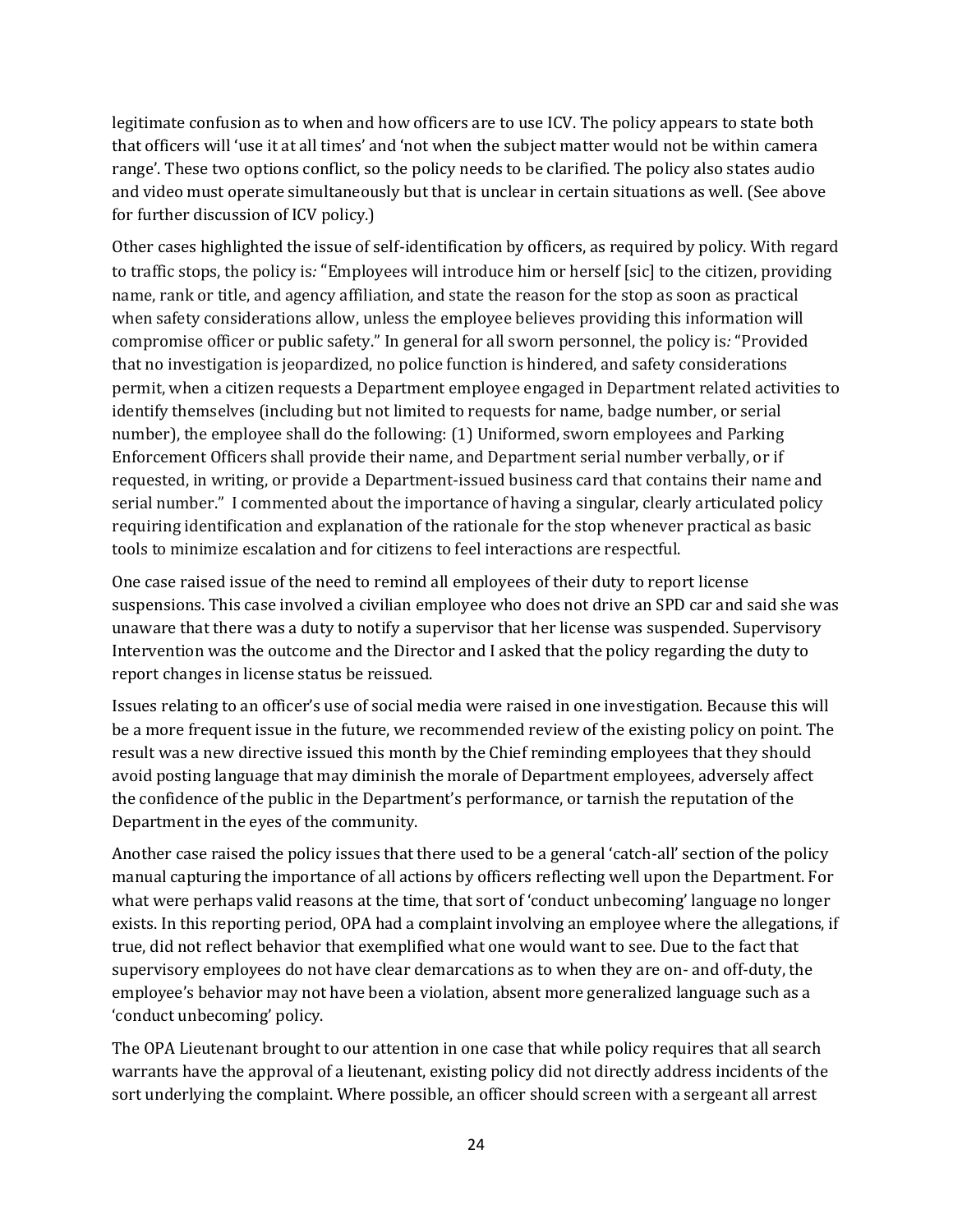attempts potentially involving non-consensual entry to private property. SPD policy is not clear on this. As a result of this complaint the policy will be reviewed to clarify Departmental expectations.

Domestic Violence (DV) reporting was raised in a case where the result was a request that the Department develop a directive that, if in doubt about the need to report a potential DV situation, officers should always err on the side of documenting the incident. Stemming from complaints related to DV in 2010, a recommendation had already been made for the Department to include training on DV investigations in this year's Street Skills training, and to consider developing a video or web-based overview on DV investigative techniques that can be viewed by officers at any time.

Cases where a policy is subject to differing interpretations served as good reminders that officers will find themselves in situations not specifically or precisely addressed in their policies and regulations. In training, officers should be reminded the best course is to use common sense and good judgment.

### Other Auditor Activities

In addition to the work discussed above, I attended a number of community activities, including "Building Bridges," a forum to discuss youth and police relations held at Garfield by the Seattle Department of Parks and Recreation, Seattle Police Department, Students Against Violence Everywhere, and the Seattle Youth Commission. I also attended the African American Advisory Council annual volunteer of the year dinner. I participated in panels on police accountability sponsored by the Stranger and by Seattle University, spoke to the Seattle Neighborhood Council, met twice with the Department of Justice as part of their "pattern and practice" investigation, with various Department Command staff, the Police Guild President, City staff and City officials, County staff setting up their new oversight office and with the ACLU.

Because many of the issues raised in my first report spoke to the need for changes to traditional training practices, I spent a quite a bit of time meeting with training staff and observing trainings, including defensive tactics, integrated combat and control (ICC), firearms qualification and firearms training and defensive driving (Emergency Vehicle Operations Course or EVOC), all of which comprise what is referred to as Street Skills training, the Perspectives in Profiling training and the Crisis Intervention Training (CIT), which focuses on interactions with those who are mentally ill. I went on a 'ride-along' during the 3<sup>rd</sup> watch in West Precinct to get a more detailed look at the issues of late night intoxication, street drug dealing, interactions with individuals with untreated mental illness and city-wide dances at Seattle Center. I also attended, along with the OPA Director, two weekly deployment meetings with Captains and Lieutenants and a number of OPARB meetings, to help make sure the three elements of the accountability system are coordinating as much as possible.

I observed the Community Police Academy where almost 50 citizens took the time to spend 10 evenings attending classes four hours in length to learn from Police Department personnel about search and seizure law, arrest procedures, Use of force, OPA, patrol operations, 9-1-1 operations, the arson/bomb squad, officer safety/defensive tactics, firearms training, elder abuse, Crime Scene Investigation, domestic violence, hostage negotiations, bias crimes, and recruiting, among other